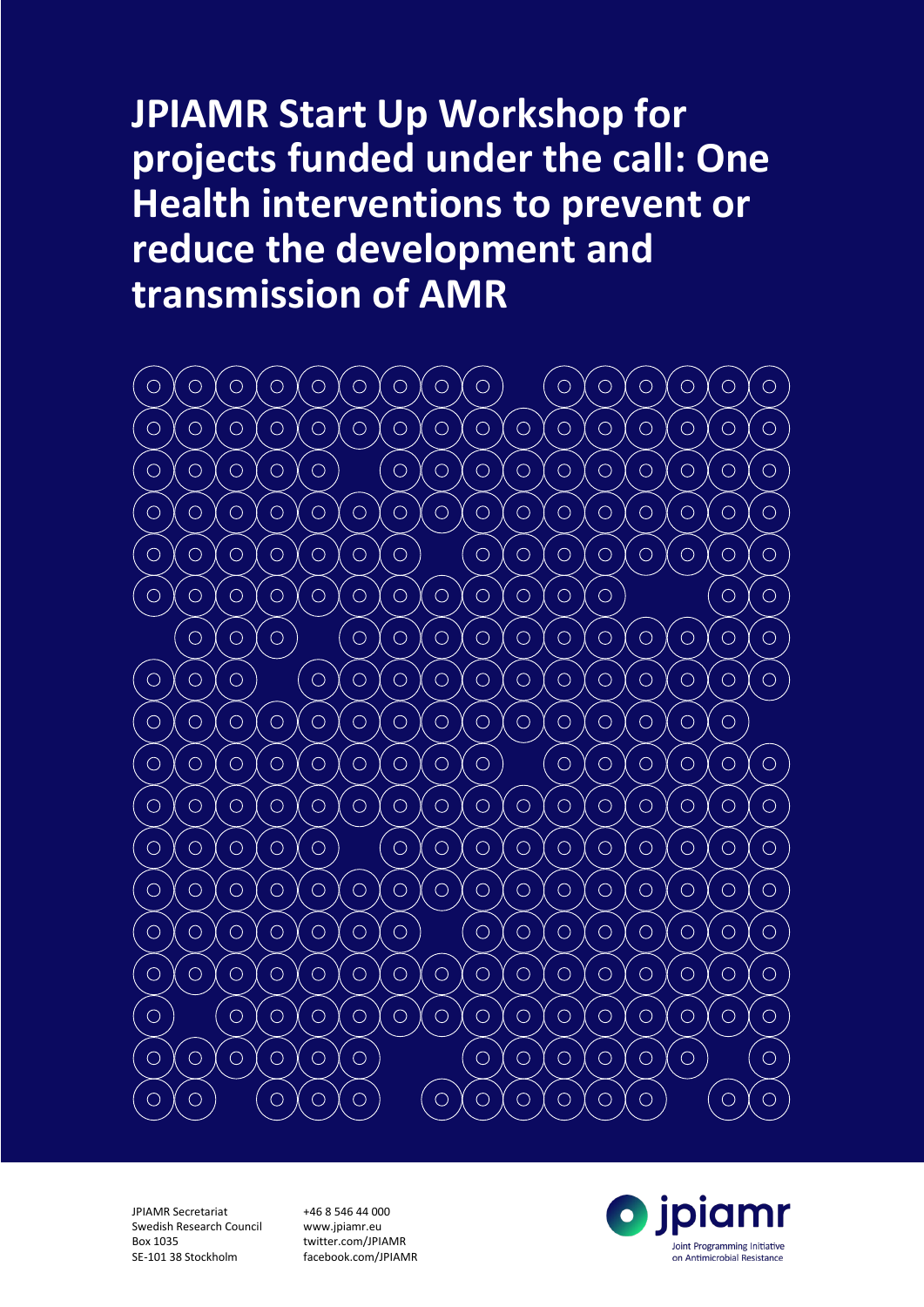# **Contents**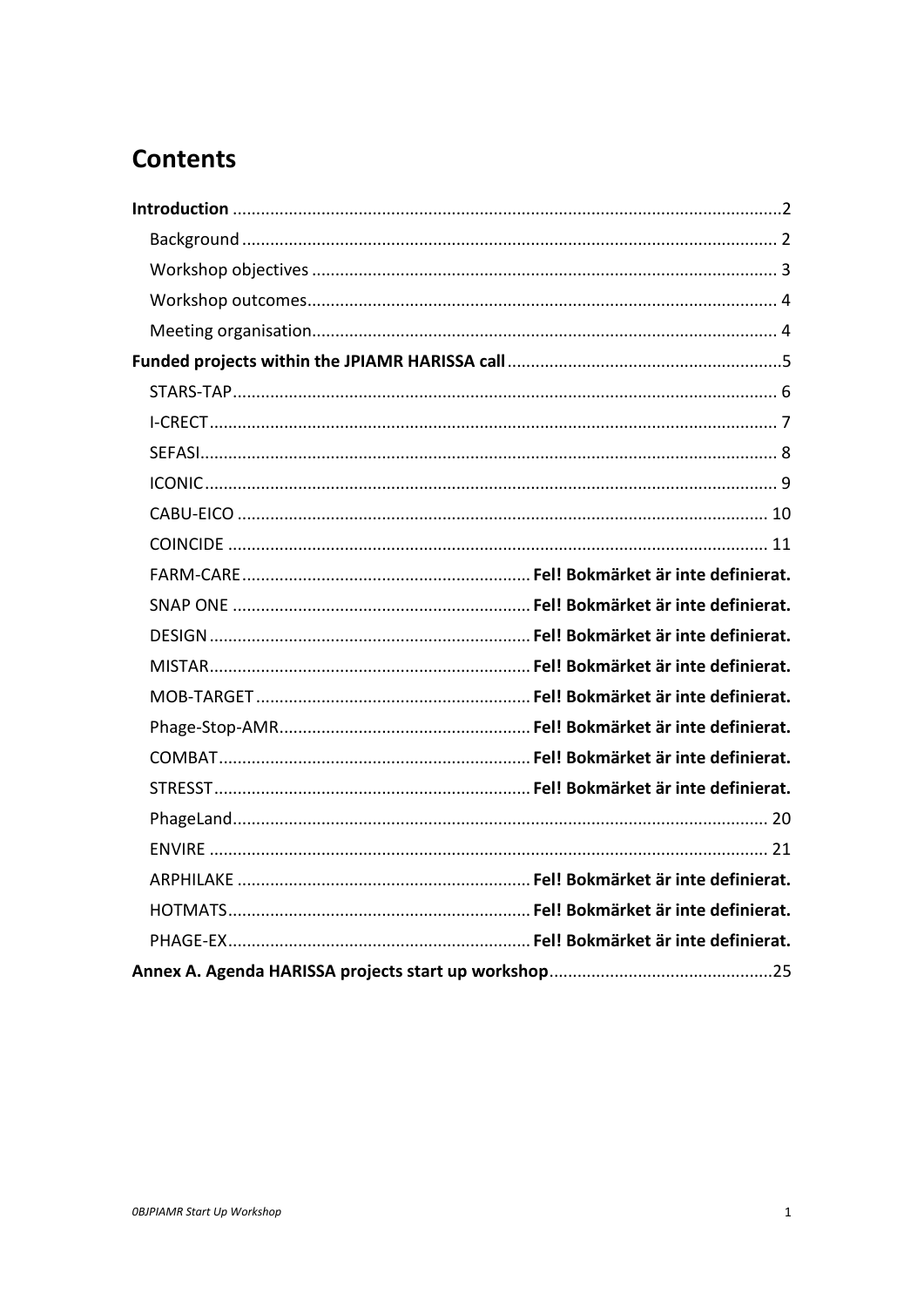# <span id="page-2-0"></span>**Introduction**

# <span id="page-2-1"></span>**Background**

The JPIAMR launched an international call for projects within JPIAMR and within the ERA-NET JPIAMR-ACTION framework. The 13th JPIAMR call 'One Health interventions to prevent or reduce the development and transmission of AMR', in short HARISSA, launched early 2021. The call included 30 funding organisations from 21 JPIAMR member countries and was co-funded by the European Commission. In total, 19 proposals were funded funding, with consortia members coming from 21 countries. A total funding of €25.8 million was awarded under this call.

Figure 1 displays the geographic localisation of the partners of the funded projects. The most common countries where coordinators and partners within funded projects come from are the United Kingdom (20%), Germany (12%), France (10%), the Netherlands (9%), Spain (7%), and Belgium (7%).



● Coordinators (n=19)

**Figure 1**. Geographic localisation of the participants: funded proposals.

Since this call encouraged transdisciplinary research and the participation of partners from low- and middle-income countries (LMICs), 19 partners of funded projects come from LMICs. Figure 2 shows the geographic distribution of partners from LMICs requesting funding. Funded proposal are shown in black.

The consortia included six partners on average in the funded proposals. Among the consortia, 58.8% of the partners (including coordinators) are male compared to 41.2% who are female. Figure 3 shows the distribution of all partners and coordinators during the three proposal stages.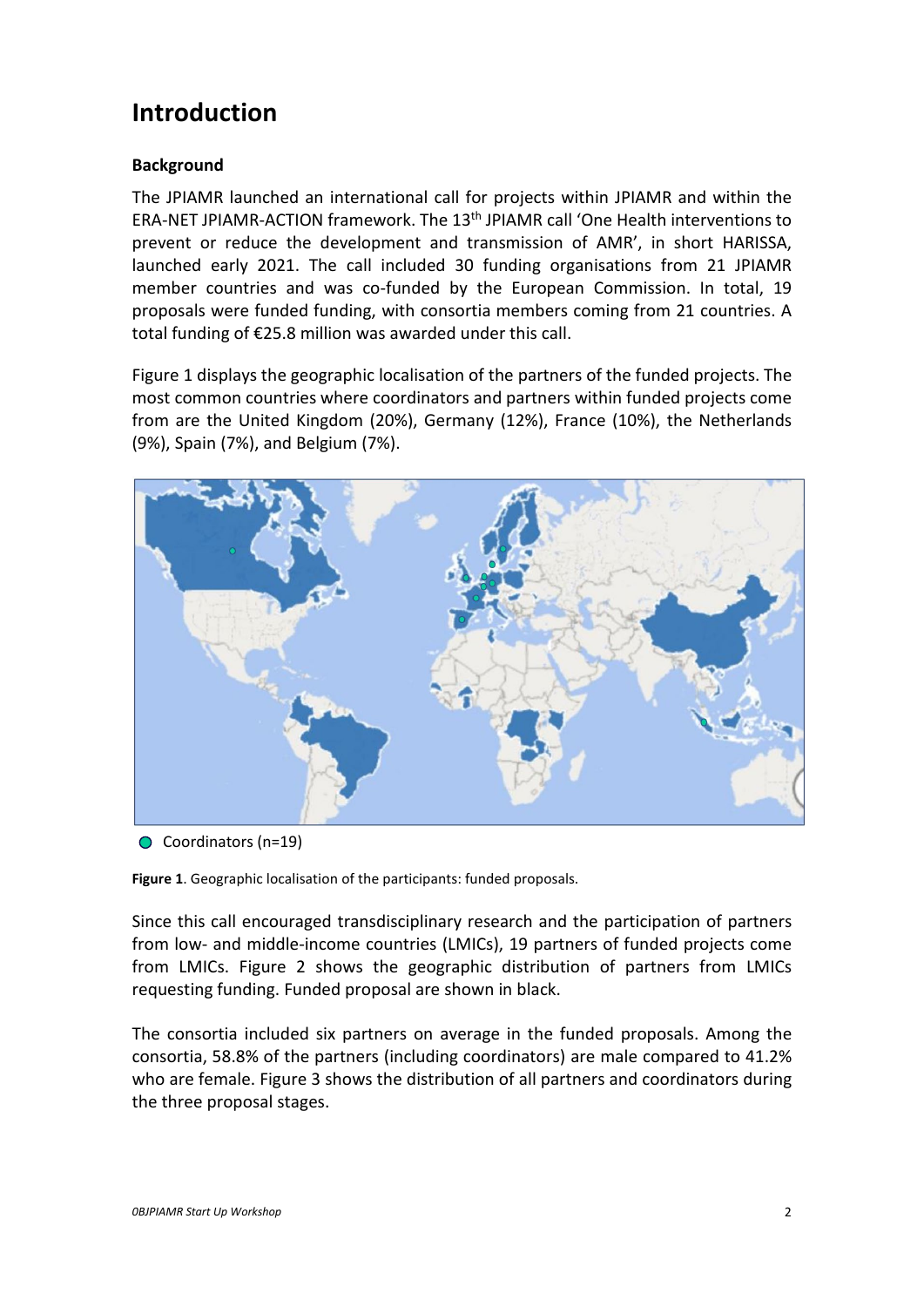

**Figure 2**. Geographic distribution of the partners from LMICs requesting funding.



**Figure 3**. Gender distribution of all partners including the coordinators.

# <span id="page-3-0"></span>**Workshop objectives**

The start-up workshop for the 19 funded projects within the HARISSA call took place virtually on April 28 via Zoom. The aim of the workshop was to introduce the projects, exchange ideas and share experiences. Each project coordinator, or in some cases project partner, presented the project objectives and aims in a 10-minute presentation. The project presentations were scheduled over two sessions, each chaired by experts from the funding agencies participating in the call. The workshop promoted the facilitation of discussion and enabled the participants to interact and find synergies. Participants mainly consisted of project coordinators and partners, but funding agency representatives took part as well.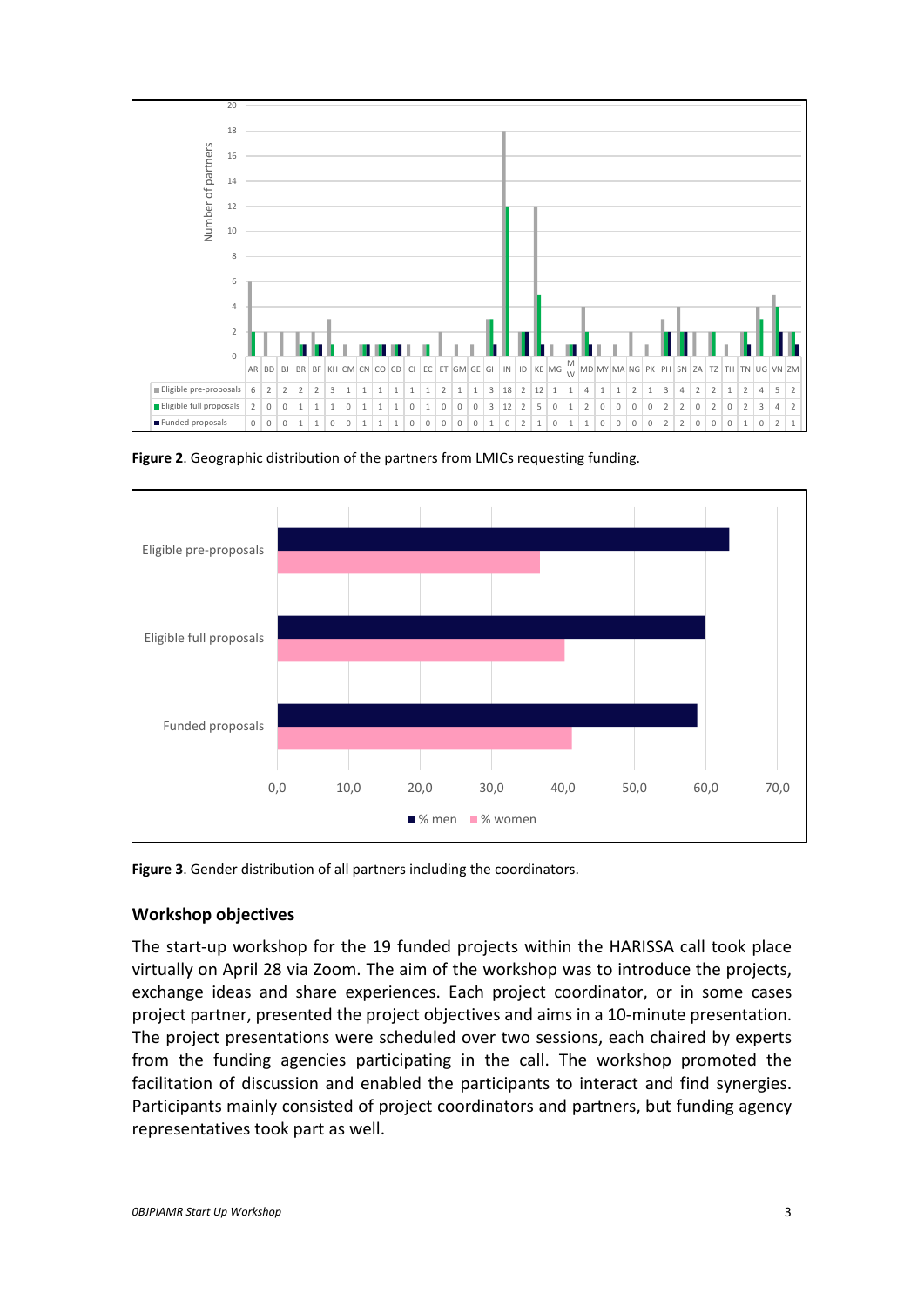#### <span id="page-4-0"></span>**Workshop outcomes**

Interesting presentations and discussions were held and the major outcomes included:

- The workshop highlighted the importance of international calls and support for organisations such as JPIAMR that allow and facilitate international collaboration.
- A wide range of interventions were presented focussing on different topics from testing and uptake of innovation to public health interventions to preventing and managing AMR transmission.
- Besides cost-effectiveness, the importance of interdisciplinary collaboration during the projects became clear.

#### <span id="page-4-1"></span>**Meeting organisation**

The HARISSA project start-up workshop was organised and planned by ZonMw, in collaboration with the JPIAMR, secretariat and the Joint Call Secretariat for the Call (ANR). During the meeting Kris Pelleboer (ZonMw) provided the opening and Sanne Kwakkelstein (ZonMw) and Anouk Warmerdam (ZonMw) took care of the background tasks, making sure the meeting ran smoothly. The first presentation session was chaired by Ghada Zoubiane (ICARS) and the second by Carolyn Johnson (MRC UK). Finally, Kris Pelleboer presented a wrap-up of the meeting, summarising the main discussion topics of the day. For a full overview, the agenda can be seen in Annex A.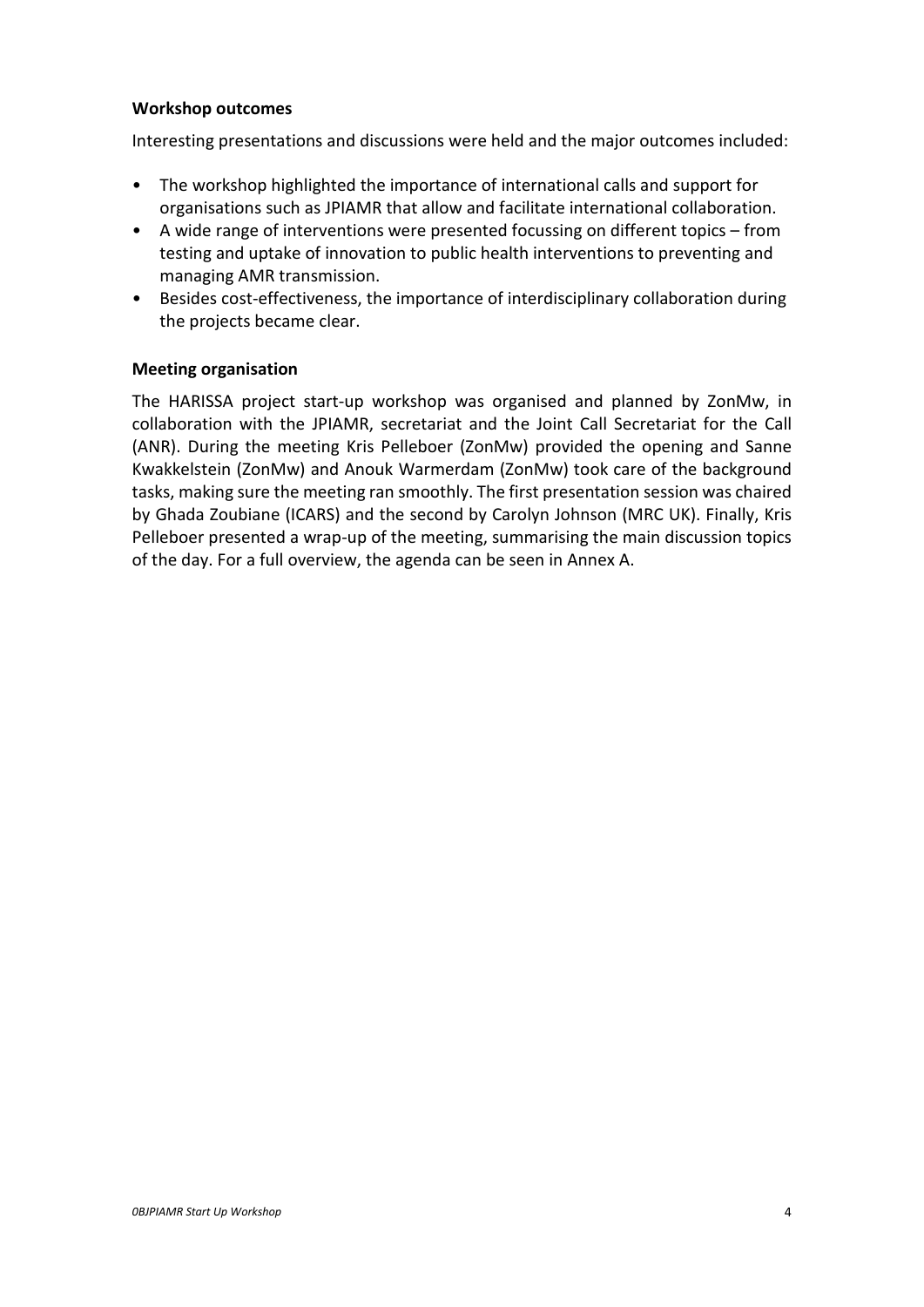# <span id="page-5-0"></span>**Funded projects within the JPIAMR HARISSA call**

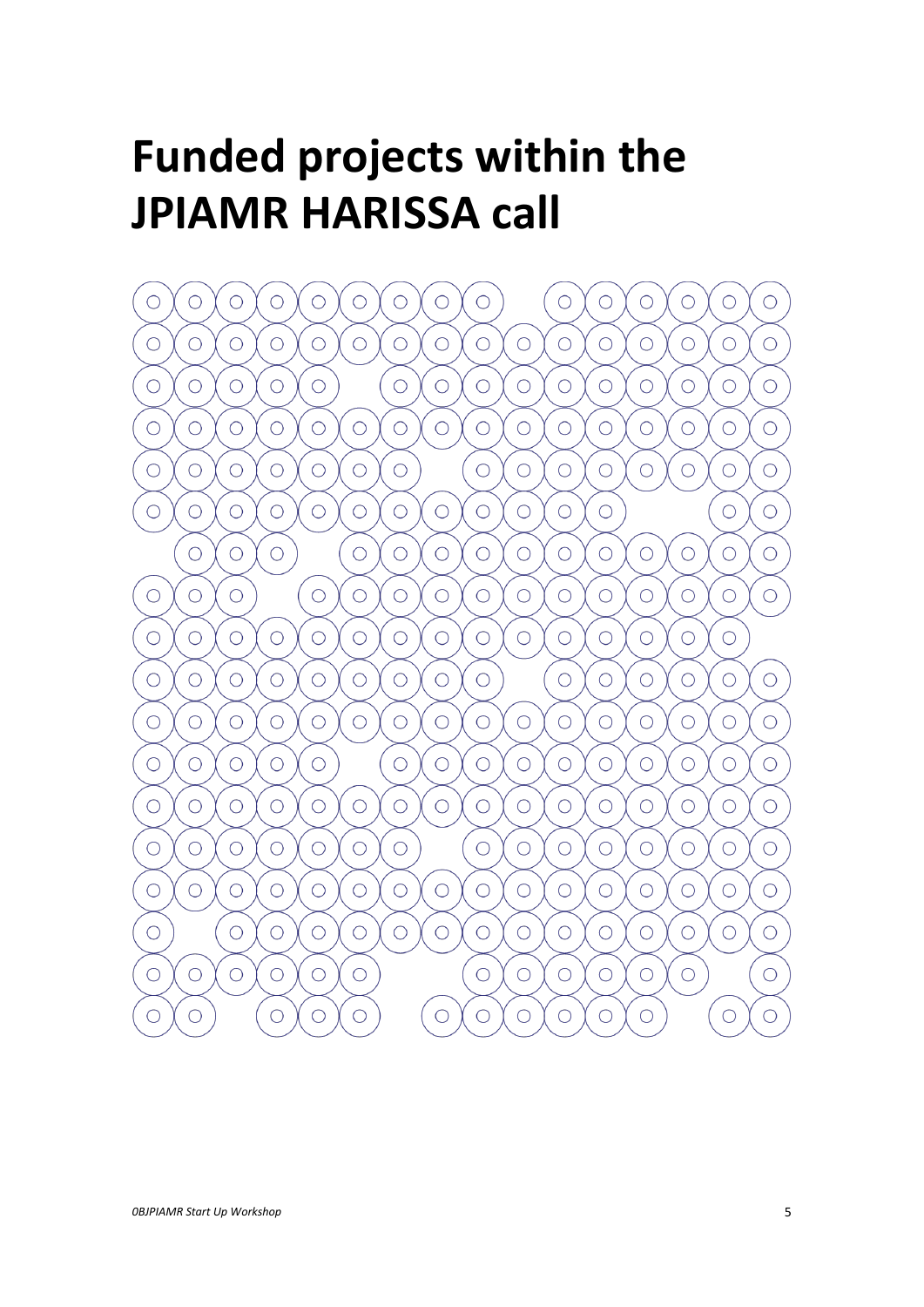# **STARS-TAP: Specific Targeting of Antimicrobial Resistant Strains** *in situ* **using Targeted-Antibacterial-Plasmids**

The global spread of antimicrobial resistance (AMR) among pathogenic bacteria is recognised as one of the biggest concerns in public health and a research priority in microbiology. Drug-resistance increases exponentially for certain bacterial organisms and is becoming the main threat to human health worldwide. As a consequence, national and international authorities have emphasised the need to taking a broad, coordinated approach to develop new antimicrobial strategies to fight against drug-resistant bacteria across multiple sectors such as human health and animal health, agriculture and environment (i.e. 'One health' major challenge). The STARS-TAP research program aims at developing an innovative non-antibiotic antibacterial methodology to specifically target AMR strains from natural bacterial communities in several ecosystems *in situ*. The proposed methodology is based on Targeted-Antibacterial-Plasmids (TAPs) that use DNA conjugation to deliver CRISPR/Cas systems exerting a strain-specific antibacterial activity. If successful, our research would represent a real breakthrough for clinical and environmental microbiology, and open new options for the elimination of AMR strains from various ecosystems. This unexplored and versatile strategy complementary to antibiotic treatments holds the potential to be used for preventive decolonisation purposes, or even in agriculture to tackle AMR prevalence in amended soils.

| Coordinator | <b>Christian Lesterlin</b> | Centre National de la Recherche France<br><b>Scientifique (CNRS)</b>                    |                |
|-------------|----------------------------|-----------------------------------------------------------------------------------------|----------------|
| Partner     | <b>William Couet</b>       | French National Institute of<br><b>Health and Medical Research</b>                      | France         |
| Partner     | Gregory Jubelin            | <b>French National Research</b><br>Institute for Agriculture, Food<br>and Environment   | France         |
| Partner     | Anna Marzec-<br>Grzadziel  | Institute of Soil Science and Plant Poland<br>Cultivation – State Research<br>Institute |                |
| Partner     | Pierre Bogaerts            | UCL - Université Catholique de<br>Louvain                                               | <b>Belgium</b> |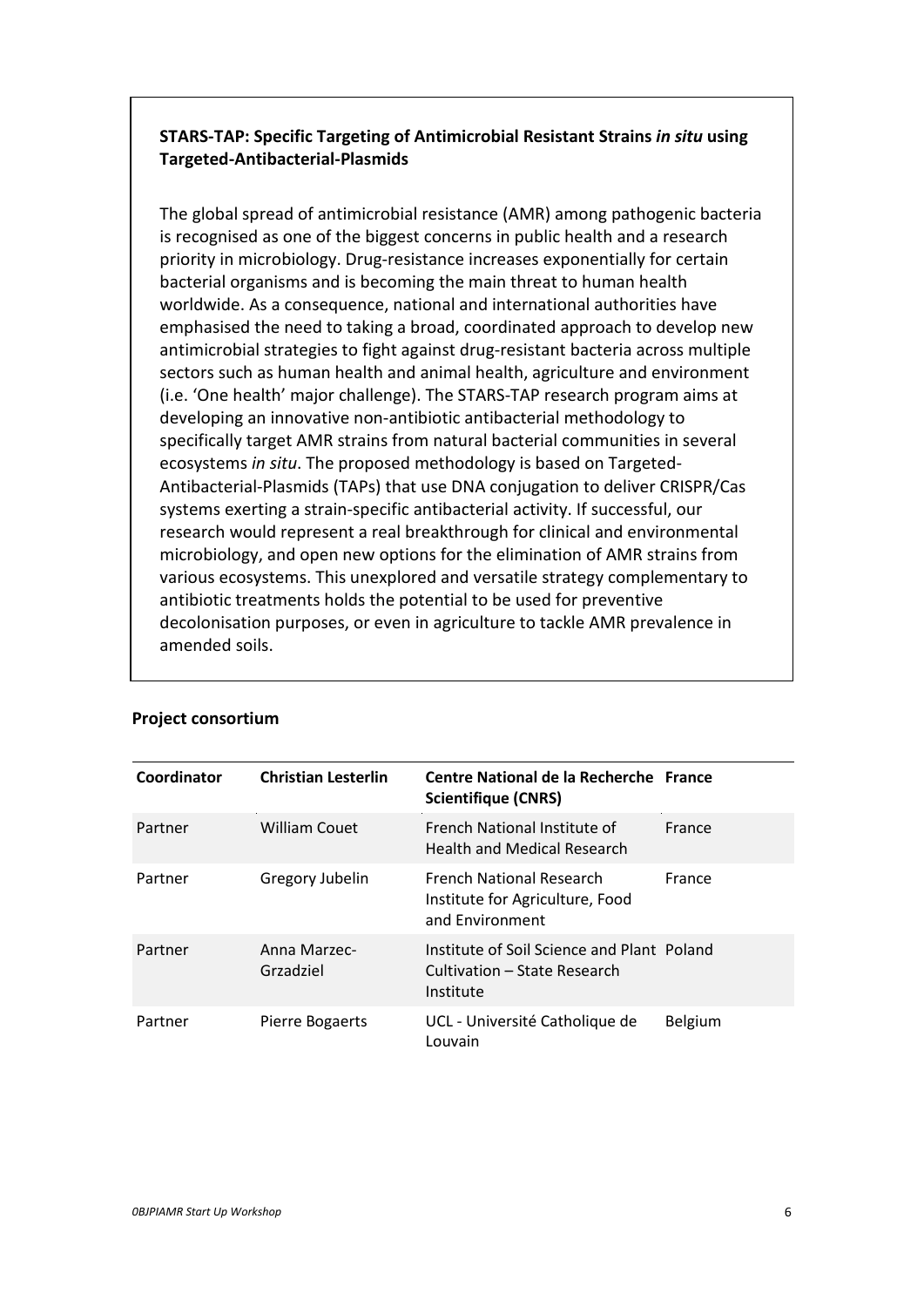# **I-CRECT: Interventions to decrease CRE colonisation and transmission between hospitals, households, communities and domesticated animals**

In middle-income countries antibiotic resistance is increasing causing suffering and high mortality. In 12 Vietnamese hospitals half of patients were colonised with "superbugs" called carbapenem resistant *Enterobacteriaceae*, for short CRE, at admission 13% and after 2 weeks in hospital 89%. CRE colonisation cause hospital infections and high mortality. As many patients are CRE colonised at hospital discharge it can spread to the household members and out in community and environment. If CRE spreads in the community it will be very difficult to treat community infections as urinary tract infections and pneumonia, increasing treatment times, costs and mortality. It is hence important to stop the spread of CRE from hospitals to community. In our research we will follow patients that are CRE colonised at discharge out to their households. The households will be randomised to intervention and control group. An intervention to improve hygiene and decrease unnecessary antibiotic use will be evaluated on CRE transmission in the household and to domesticated. Colistin, a last resort antibiotic for very ill patients, is often used for animals in feed as growth promoter, selecting for antibiotic resistance that boomerang back into hospitals. We will assess colistin resistance in households and animals and to targeted interventions to reduce transmission. Wastewater from hospitals will be tested for antibiotics and resistant bacteria. The relatedness of bacteria in humans, animals and environment resistance genes will be investigated.

| Coordinator | Håkan Hanberger                   | <b>Linköping University</b>                                                                  | Sweden   |
|-------------|-----------------------------------|----------------------------------------------------------------------------------------------|----------|
| Partner     | <b>Flavie Goutard</b>             | Centre de coopération<br>internationale en recherche<br>agronomique pour le<br>développement | France   |
| Partner     | Mattias Larsson                   | Karolinska Institutet                                                                        | Sweden   |
| Partner     | P Velavan<br>Thirumalaisamy       | The Universitätsklinikum<br>Tübingen                                                         | Germany  |
| Partner     | Yaovi Mahuton Gildas<br>Hounmanou | University of Copenhagen                                                                     | Denmark  |
| Partner     | <b>Phuc Duc Pham</b>              | Hanoi University of Public<br>Health                                                         | Viet Nam |
| Partner     | Dien Minh Tran                    | Vietnam National Children's<br>Hospital/ Research Institute of<br><b>Childrens Health</b>    | Viet Nam |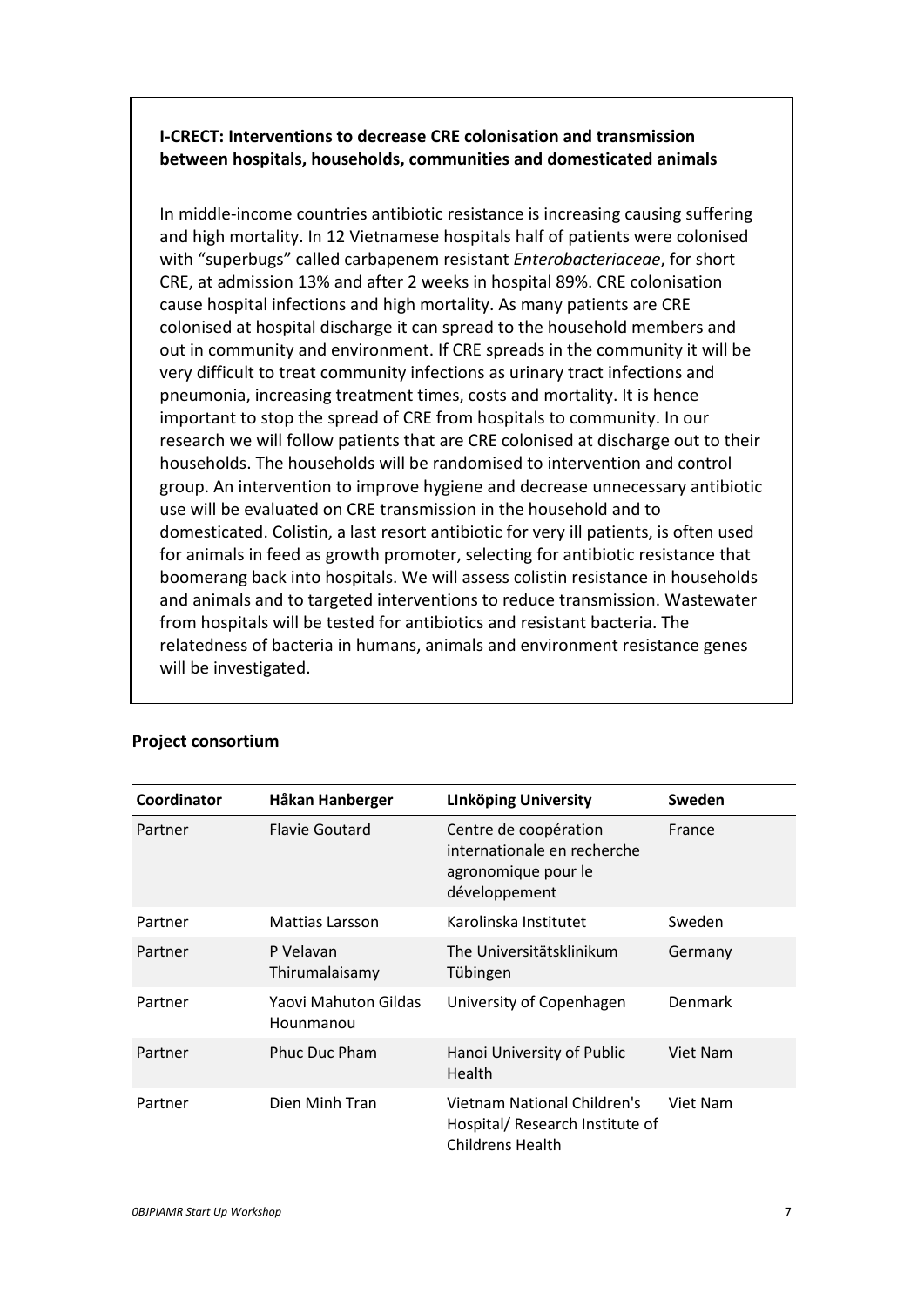# **SEFASI: Selecting Efficient Farm-level Antimicrobial Stewardship Interventions from a one health perspective**

Antimicrobial resistance (AMR) links together people, plants, animals and their environments under the One Health umbrella. In this work we will similarly link interventions aimed at AMR by considering their impact not only in terms of impact on hospitals, communities or farmers, but across all of these groups. This is key to informing optimal intervention selection by governments in tackling AMR in the future. Our research will combine statistical analysis, mathematical simulations and economic-impact models within a single intervention assessment framework. We will bring together an interdisciplinary team of economists, mathematical modellers and veterinary scientists to apply this modelling framework to three country cases studies: England, Senegal and Denmark. All three countries are global leaders in terms of AMR data collection and intervention, providing ideal settings for intervention assessment. Our outcome will be a ranking of farm-level interventions for policymakers to assess their impact from a One Health perspective, and an insight into where more data in the future would be most beneficial, in terms of reducing uncertainty in such economic evaluations of interventions.

| Coordinator | <b>Gwenan Knight</b> | London School of Hygiene and<br><b>Tropical Medicine</b> | <b>United Kingdom</b> |
|-------------|----------------------|----------------------------------------------------------|-----------------------|
| Partner     | Nichola Naylor       | <b>Public Health England</b>                             | United Kingdom        |
| Partner     | Dagim Belay          | University of Copenhagen                                 | Denmark               |
| Partner     | Michel Dione         | International Livestock<br>Research Institute            | Senegal               |
| Partner     | Ana Mateus           | Royal Veterinary College                                 | United Kingdom        |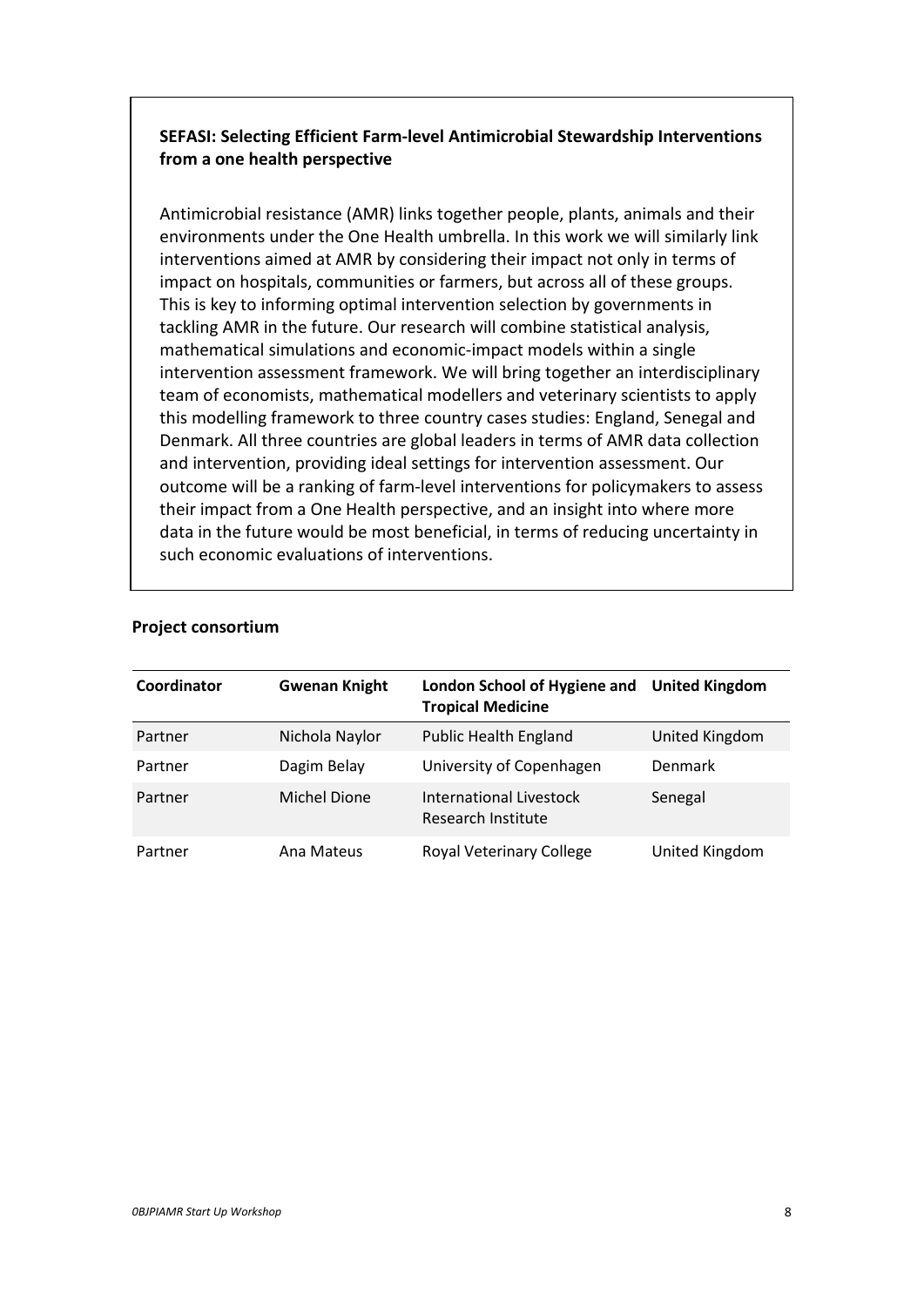# **ICONIC: Ionophore coccidiostats: risk of CO-selectioN of antImicrobial resistance - Clinical impact and intervention strategies**

Today's intensive broiler production is highly dependent on in-feed ionophore coccidiostats. Because these ionophores are not used in humans, it is widely assumed that their use in poultry is not a risk for human health. Recent evidence, however, suggests that they may cause co-selection of medically important antimicrobial resistance. This means that the use of ionophores can cause the spread of bacteria which, when they cause infections in humans, cannot be treated with certain antibiotics. The ICONIC project aims to gain more insight into the magnitude of this problem by analysing and comparing bacteria from poultry, environment and humans. The results will yield a better understanding of the human health impact of ionophore use in poultry industry. In parallel, the project will investigate the effects of alternatives to the use of ionophores, providing leads for reducing the risk of resistant bacteria transmitting from the poultry chain to humans.

| Coordinator | <b>Mariel Pikkemaat</b> | <b>Stichting Wageningen</b><br>Research         | <b>Netherlands</b> |
|-------------|-------------------------|-------------------------------------------------|--------------------|
| Partner     | Anne Margrete Urdahl    | Norwegian Veterinary<br>Institute               | Norway             |
| Partner     | Roger Simm              | University of Oslo                              | Norway             |
| Partner     | Daniela Maria Cirillo   | San Raffaele Scientific<br>Institute            | Italy              |
| Partner     | Isabelle Kempf          | Anses, laboratoire de<br>Ploufragan             | France             |
| Partner     | Jowita Niczyporuk       | National Veterinary Research<br>Institute PIWet | Poland             |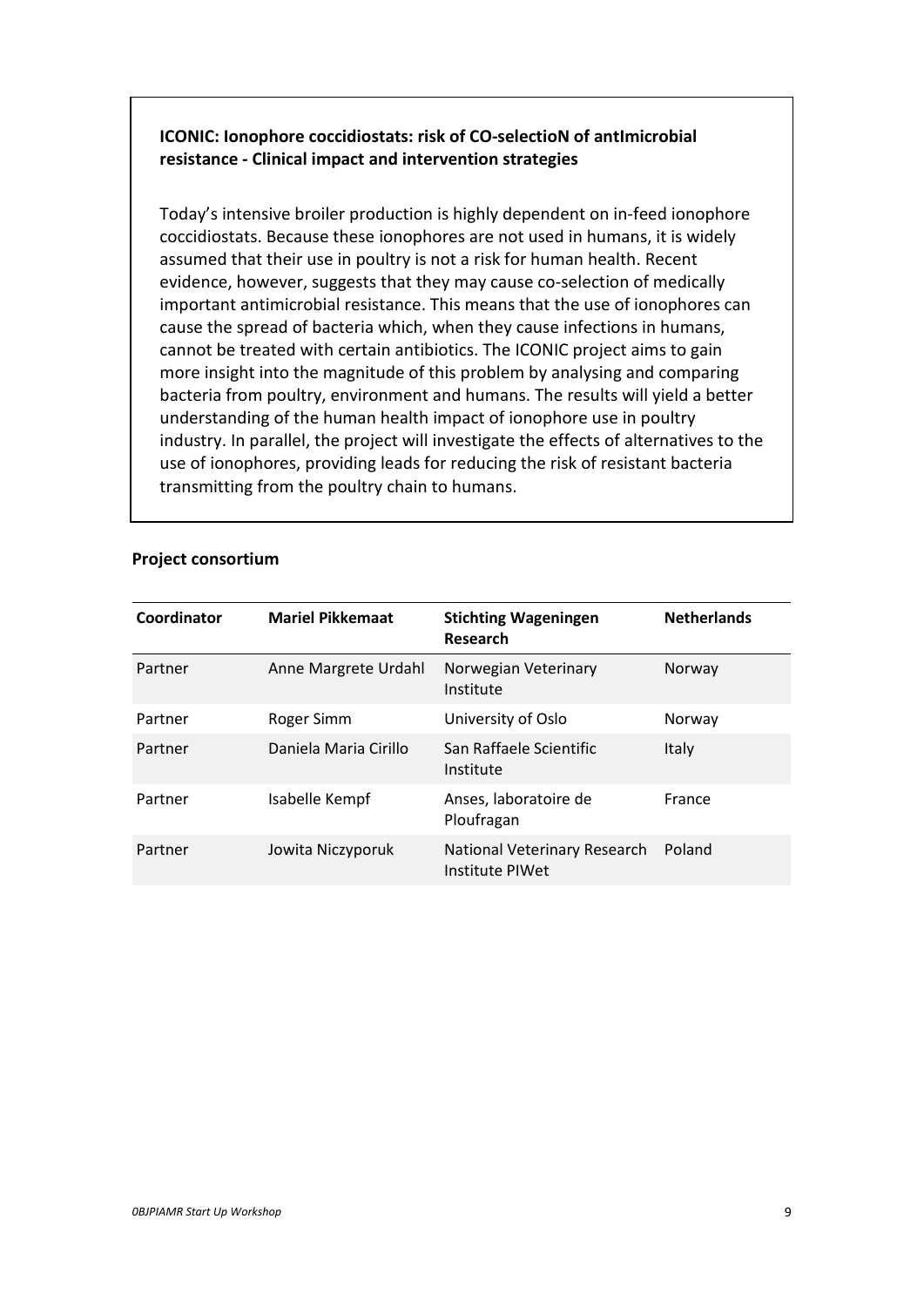# **CABU-EICO: Optimising community antibiotic use and environmental infection control with behavioural interventions in rural Burkina Faso and DR Congo**

Incorrect use of antibiotics is a major cause of antibiotic resistance. In rural Africa, people often receive antibiotics without prescription from local pharmacy shops, increasing the risk of resistance. Sub-standard sanitation and hygiene practices result in frequent exchange of bacteria between humans' guts, and their environment. How important these different sources are for the acquisition of antimicrobial resistant (AMR) bacteria in humans is still unclear, but contacts between humans and animals, in particular rodents, are frequent in much of Africa. We will develop and evaluate a behavioural intervention for community pharmacy staff and their communities, to improve antibiotic use and hygiene practices, to ultimately reduce AMR. The intervention will be implemented over 12 months in Burkina Faso and DR Congo. We will measure as primary result changes in the use of specific AMR-prone and clinically vital antibiotics at community pharmacies throughout the intervention period. We will compare antibiotic use in pharmacies and surrounding communities where the intervention was implemented, and where the intervention did not take place. Also, we will assess changes in hygiene practices by surveying members of the surrounding communities. Then, we will determine how frequent AMR bacteria are transmitted by repeatedly analysing stool samples of those populations, and of rodents living in the surroundings, for bacteria and specific AMR genes. Through mathematical modelling we will quantify how changes in antibiotic use and hygiene practices will impact AMR transmission.

| Coordinator |                        | Marianne van der Sande Institute of Tropical Medicine                                    | <b>Belgium</b>                              |
|-------------|------------------------|------------------------------------------------------------------------------------------|---------------------------------------------|
| Partner     | Halidou Tinto          | Institut de Recherche en<br>Science de la Santé - Direction<br>Régionale du Centre-Ouest | <b>Burkina Faso</b>                         |
| Partner     | Delphin Phanzu Mavinga | Institut Médical Evangélique de<br>Kimpese                                               | Congo, The<br>Democratic<br>Republic Of The |
| Partner     | <b>Edwin Wouters</b>   | University of Antwerp                                                                    | <b>Belgium</b>                              |
| Partner     | Tamara Giles-Vernick   | Institut Pasteur                                                                         | France                                      |
| Partner     | Stephen Baker          | University of Cambridge                                                                  | United Kingdom                              |
| Partner     | Ben Cooper             | University of Oxford                                                                     | United Kingdom                              |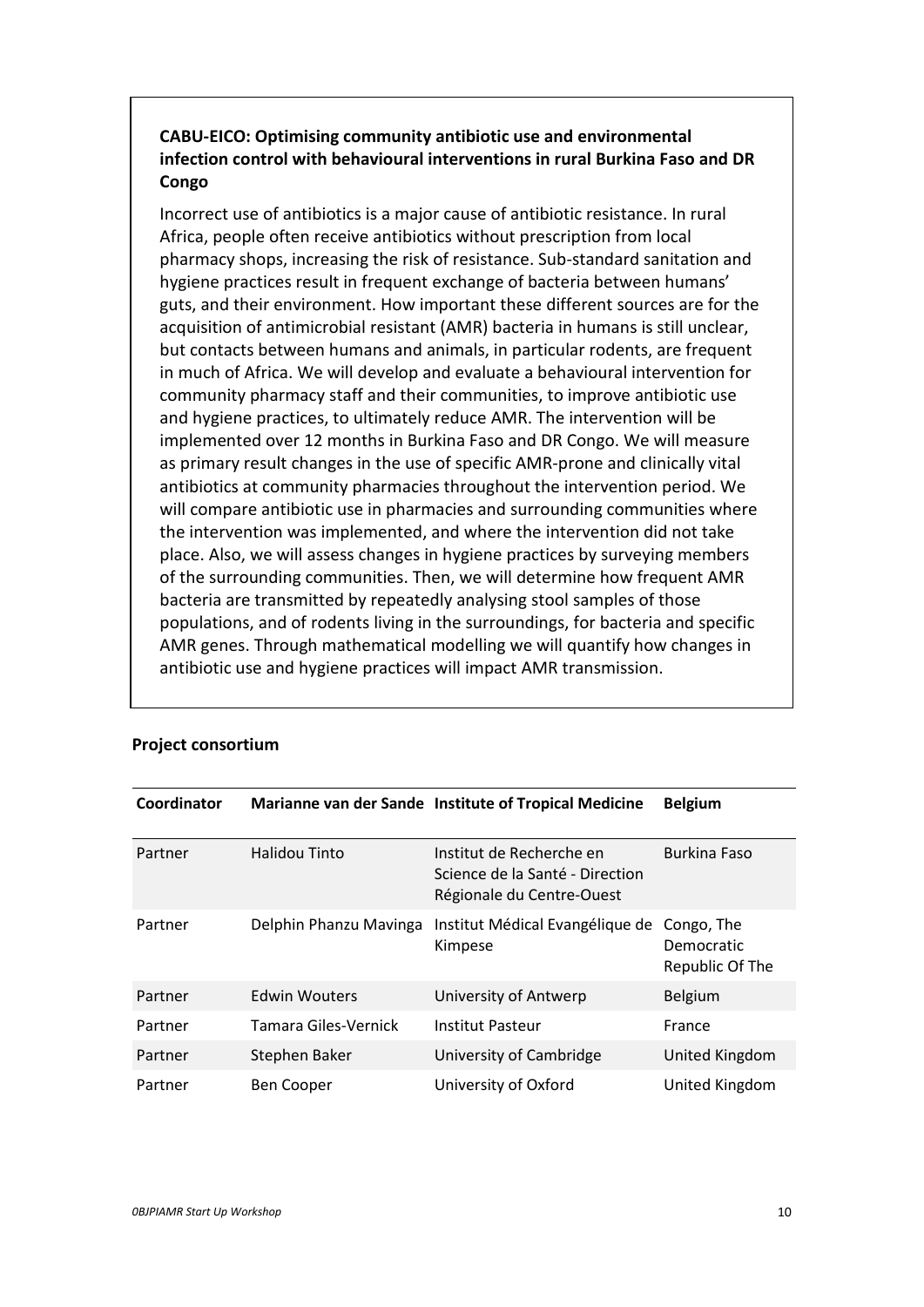# **COINCIDE: Impact of reducing colistin use on colistin resistance in humans and poultry in Indonesia**

Antimicrobials are drugs that help cure people and animals from infections with bacteria. The slogan: 'the more you use, the faster you lose' is definitely applicable for antimicrobials. When you use antimicrobials, more bacteria become resistant, meaning that an infection can no longer be treated. This is a worldwide challenge for the treatment of diseases in animals and humans. The World Health Organization (WHO), like many other organizations, are advocating for reduction of use of antimicrobials when they are not needed. The COINCIDE-project explores what will happen when the use of colistin in animals is banned in Indonesia. Colistin is a specific antimicrobial that is used as last resort in humans if nothing else works, resistance against this antimicrobial means that resistant disease causing bacteria will have free reign. In animals, colistin has been banned since 2020 and a group of human doctors, veterinarians, anthropologists and DNA researchers will look if less bacteria become resistant. We also want to reduce the colistin use in humans, as it is suspected to be used in humans without good reasons. We will work with farmers and their veterinarians, but also with people in the community and doctors and pharmacies to find out why they are still using colistin and if they can do without. The outcome of the project will help governments, farmers, veterinarians, human doctors, and everybody who really needs colistin, to safeguard this antimicrobial for use only when we cannot do without.

| Coordinator | Anis Karuniawati  | <b>Faculty of Medicine,</b><br>Universitas Indonesia                                                        | Indonesia          |
|-------------|-------------------|-------------------------------------------------------------------------------------------------------------|--------------------|
| Partner     | Juliëtte Severin  | <b>Erasmus MC University</b><br>Medical Center Rotterdam                                                    | <b>Netherlands</b> |
| Partner     | Jaap Wagenaar     | Utrecht University, Faculty of<br><b>Veterinary Medicine</b>                                                | <b>Netherlands</b> |
| Partner     | Sunandar Sunandar | Center for Indonesian<br><b>Veterinary Analytical Studies</b>                                               | Indonesia          |
| Partner     | Herman Barkema    | University of Calgary                                                                                       | Canada             |
| Partner     | Koen Peeters      | Institute of Tropical Medicine                                                                              | Belgium            |
| Partner     | Imron Suandy      | Directorate of Veterinary<br>Public Health, DG of Livestock<br>and Animal Health Services,<br>MoA-Indonesia | Indonesia          |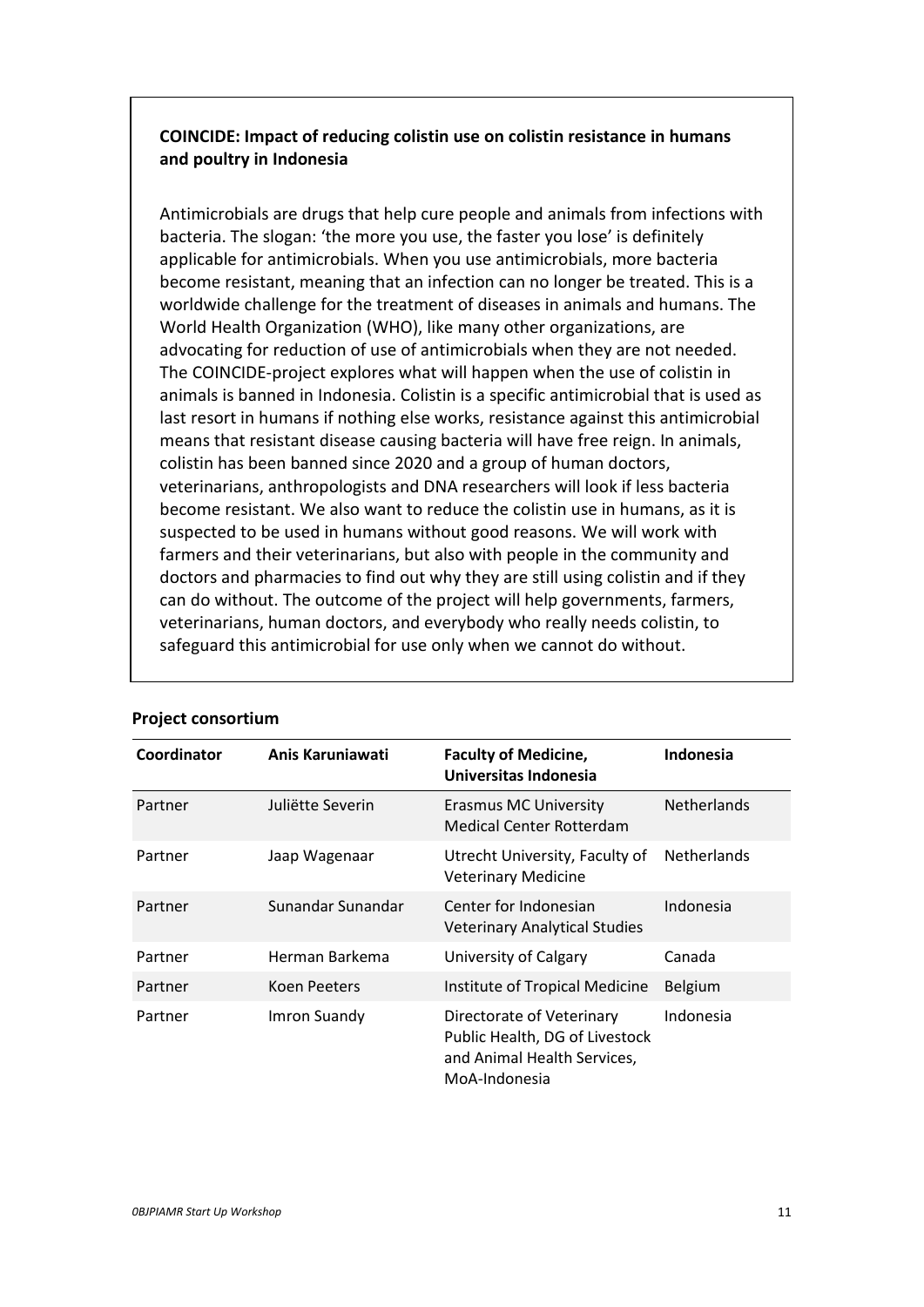# **FARM-CARE: FARM interventions to Control Antimicrobial ResistancE**

The aim of FARM-CARE is to control development and spread of antibiotic resistance in pig farming through four complementary interventions that reduce antibiotic use in pigs and prevent transfer of resistant bacteria to people. The four interventions include a farm practice that reduces stress and antibiotic use in pigs (intervention A); a strategy based on hygiene and disinfection that minimises the risk of transfer of resistant bacteria to farm workers and their families (intervention B); and two sophisticated computer programs enabling farmers and veterinarians to identify stressed piglets predisposed to disease and antibiotic treatment based on their behaviour and bacterial content in faeces, respectively (interventions C and D). We will evaluate the efficacy of these interventions using DNA sequencing methods that allow quantification of antibiotic resistance genes in pig faeces, human faeces, and slurry intended for agricultural use. Additionally, costs and benefits to the farmers and to the society as a whole will be assessed for each intervention. FARM-CARE is a project that requires knowledge and expertise from different disciplines and sectors. This is why the consortium brings together scientists and professionals with different backgrounds. Altogether the consortium comprises 3 universities, 3 public organisations (1 hospital, 1 research institute and 1 national agriculture and food authority) and 1 large non-profit company in representation of 5 countries (Denmark, Germany, Ireland, United Kingdom and Colombia).

| Coordinator | Luca Guardabassi | <b>University of Copenhagen</b>                                               | <b>Denmark</b> |
|-------------|------------------|-------------------------------------------------------------------------------|----------------|
| Partner     | Melvyn Smith     | University of the West England United Kingdom                                 |                |
| Partner     | Emma Baxter      | <b>Scotland's Rural College</b>                                               | United Kingdom |
| Partner     | Chantal Morel    | University Hospital Bonn                                                      | Germany        |
| Partner     | Jesper Larsen    | <b>Statens Serum Institut</b>                                                 | Denmark        |
| Partner     |                  | Edgar Garcia Manzanilla The Irish Agriculture and Food Ireland<br>Development |                |
| Partner     | Corina Zambrano  | Colombian Association of Pork Colombia<br>Farmers                             |                |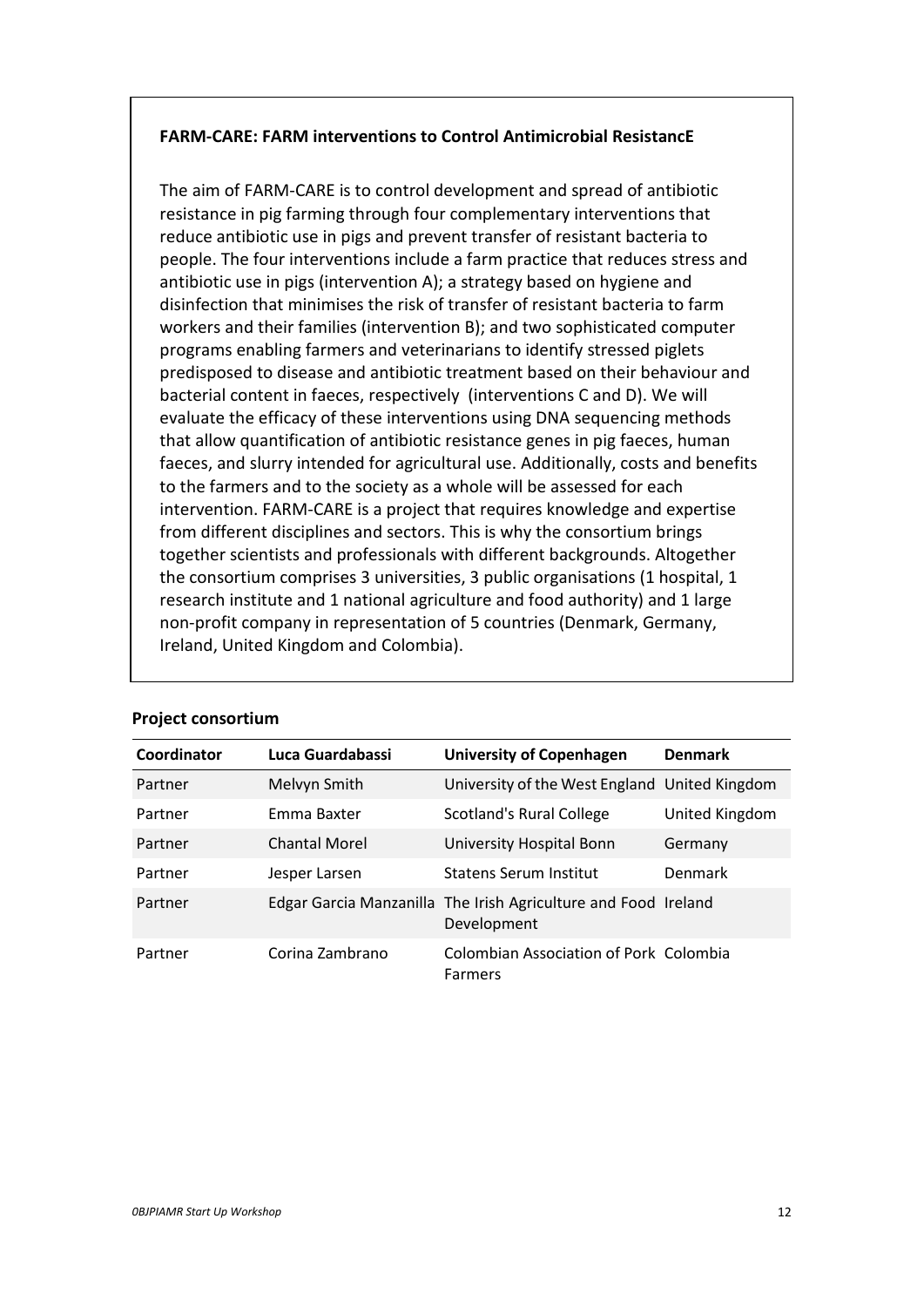**SNAP ONE: Strengthening implementation of National Action Plans through a One Health AMR full economic costing exercise**

Antibiotic resistance costs lives and money. Yet if we don't have a good grasp of the numbers we will never know where it lies in terms of our other national priorities. In Africa we have especially little evidence on how people, animals, and the environment are affected by it. So those who make decisions do not see it at a particular problem - and, as a consequence, those who hold the purse strings in government do not fund the necessary efforts to combat antibiotic resistance. This project will estimate the full economic burden imposed by antibiotic resistance (epidemiological and financial) in Malawi and Zambia in order to fill this evidence gap. Findings from this work should help enhance political will to take greater action. It will also allow more informed decisions to be made about how best to tackle antibiotic resistance locally by calculating the important cost-related numbers that allow different strategies to be compared. Crucially this project will bring together the key people needed to make real and further progress on this issue each of these two countries. And, if successful, Malawi and Zambia will be setting the example for how to combat antibiotic resistance in other parts of Africa.

| Coordinator | <b>Chantal Morel</b>  | <b>University Hospital Bonn</b>                  | Germany |
|-------------|-----------------------|--------------------------------------------------|---------|
| Partner     | <b>Herman Goosens</b> | University of Antwerp                            | Belgium |
| Partner     | Finola Leonard        | University College Dublin                        | Ireland |
| Partner     | Chisomo Msefula       | University of Malawi, College<br>of Medicine     | Malawi  |
| Partner     | Luigia Scudeller      | Azienda Ospedaliero-<br>Universitaria di Bologna | Italy   |
| Partner     | Lloyd Matowe          | <b>Eden University</b>                           | Zambia  |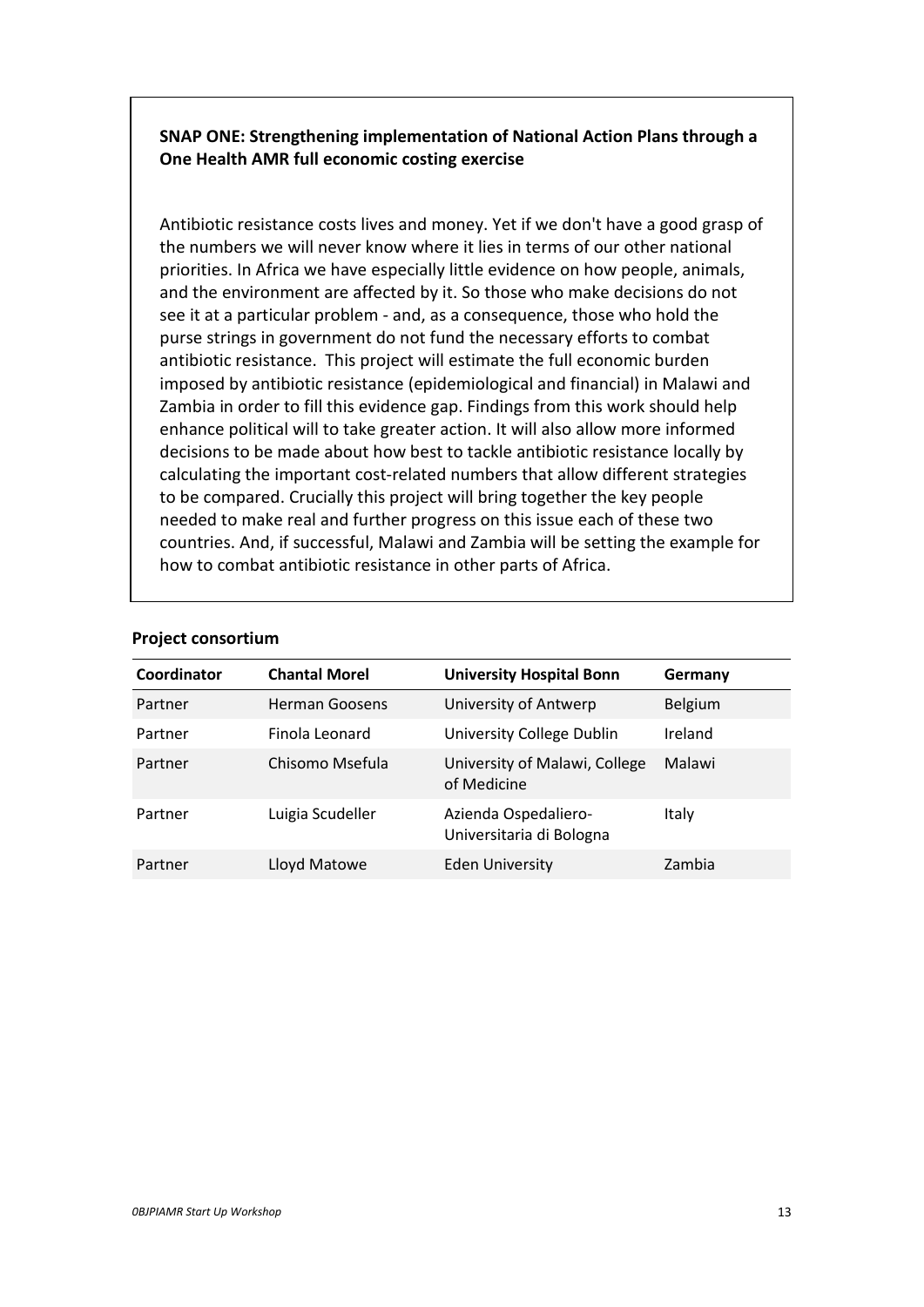# **DESIGN: Designing One Health Governance for Antimicrobial Stewardship Interventions**

AMR is a problem of the global commons, whose resolution depends on coordination of collective global strategy. Addressing the challenges posed by AMR through a One Health approach relies on inter-sectoral policy coordination - across public health, agricultural, and environmental sectors internationally, making stewardship complex, necessitating new approaches to policy development. Our research seeks to address these issues through a comparative analysis that will identify innovative international policy, legal and regulatory approaches in high-, medium- and low-income case study countries. We will apply systems analysis to understand the complex contingencies inherent in local and international contexts in order to clarify the manner in which national systems could better support the coordinated efforts of public health, agricultural, environmental sectors, professional groups, public and private sectors, and civil society to secure their cooperation. Design thinking workshops will leverage evidence emerging from the systems analysis by engaging governments and local stakeholders. Workshops will identify the incentives that foster a One Health approach to the governance of antibiotic stewardship, including innovative governance approaches that support the development of regional and national policies, regulations and laws to improve the global commons. The findings will be used to advise government, industry, public health and environmental agencies on solutions that foster implementation of a One Health approach to reduce AMR.

| Coordinator | <b>Mary E. Wiktorowicz</b> | <b>York University</b>                                   | Canada             |
|-------------|----------------------------|----------------------------------------------------------|--------------------|
| Partner     | Ria Benko                  | University of Szeged                                     | Hungary            |
| Partner     | John Paget                 | Netherlands Institute for<br><b>Health Care Research</b> | <b>Netherlands</b> |
| Partner     | <b>Marion Bordier</b>      | Agricultural Research for<br>Development                 | France             |
| Partner     | Alpha Amadou Diallo        | Institut Sénégalais de<br><b>Recherches Agricoles</b>    | Senegal            |
| Partner     | Marilen Balolong           | University of the Philippines                            | Philippines        |
|             |                            |                                                          |                    |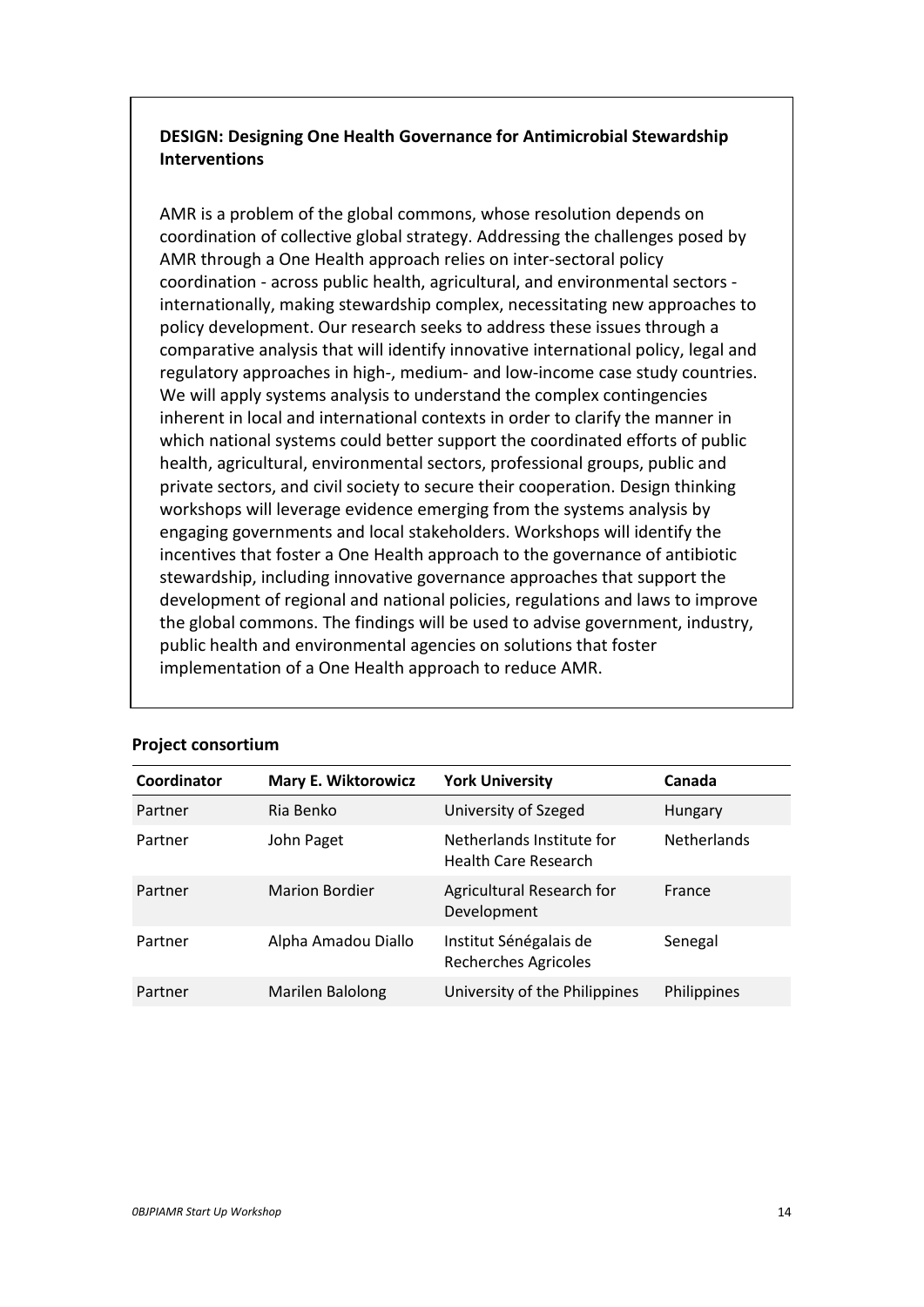# **MISTAR: Microbiota Intervention Strategies Limiting Selection and Transmission of Antibiotic Resistance burden in the One Health domain**

The central aim of MISTAR is to implement and quantify the effect of novel intervention strategies based on the preservation of the "healthy microbiota" to eradicate and control the spread of antimicrobial resistance (AMR). We will do this using a One Health approach that involves hospitalised patients, healthy humans, pets, farm animals and the environment. In MISTAR we will follow three main approaches to control the spread of AMR. (i) Intervene with the gut microbiota either by prioritising potential interventions based of microbiota composition indices/diagnostic tools or by using faecal microbiota transplantation (FMT) to modulate the gut microbiota to reduce and possibly avoid the colonisation of and further infections by multidrug resistance pathogens. (ii) Intervene with airborne dust-bound spread of antibiotic resistant bacteria (ARB) between pets and humans in households, farm animals and hospitalised patients by applying air purifiers to remove these microorganisms from the air. Finally, we will (iii) develop novel innovative intervention approaches aimed at specifically targeting ARB in complex microbial communities, like the intestinal tract and sewage. MISTAR will bring perspectives on novel interventions to reduce the emergence of antibiotic resistance that can readily be integrated into existing organisational structures that are also applicable in low-and-middle income countries, and innovative technologies, which needs investment.

| Coordinator | Fernanda Paganelli                                                | <b>University Medical Centre</b><br><b>Utrecht</b>    | <b>Netherlands</b> |
|-------------|-------------------------------------------------------------------|-------------------------------------------------------|--------------------|
| Partner     | Teresa M. Coque                                                   | Instituto Ramón y Cajal de<br>Investigación Sanitaria | Spain              |
| Partner     | Surbhi Malhotra-<br>Kumar                                         | University of Antwerp                                 | Belgium            |
| Partner     | Stineke van Houte                                                 | University of Exeter                                  | United Kingdom     |
| Partner     | Willem van Schaik                                                 | University of Birmingham                              | United Kingdom     |
| Partner     | <b>Alex Bossers</b>                                               | <b>Utrecht University</b>                             | <b>Netherlands</b> |
| Partner     | Ilana Lopes Baratella da University of São Paulo<br>Cunha Camargo |                                                       | <b>Brazil</b>      |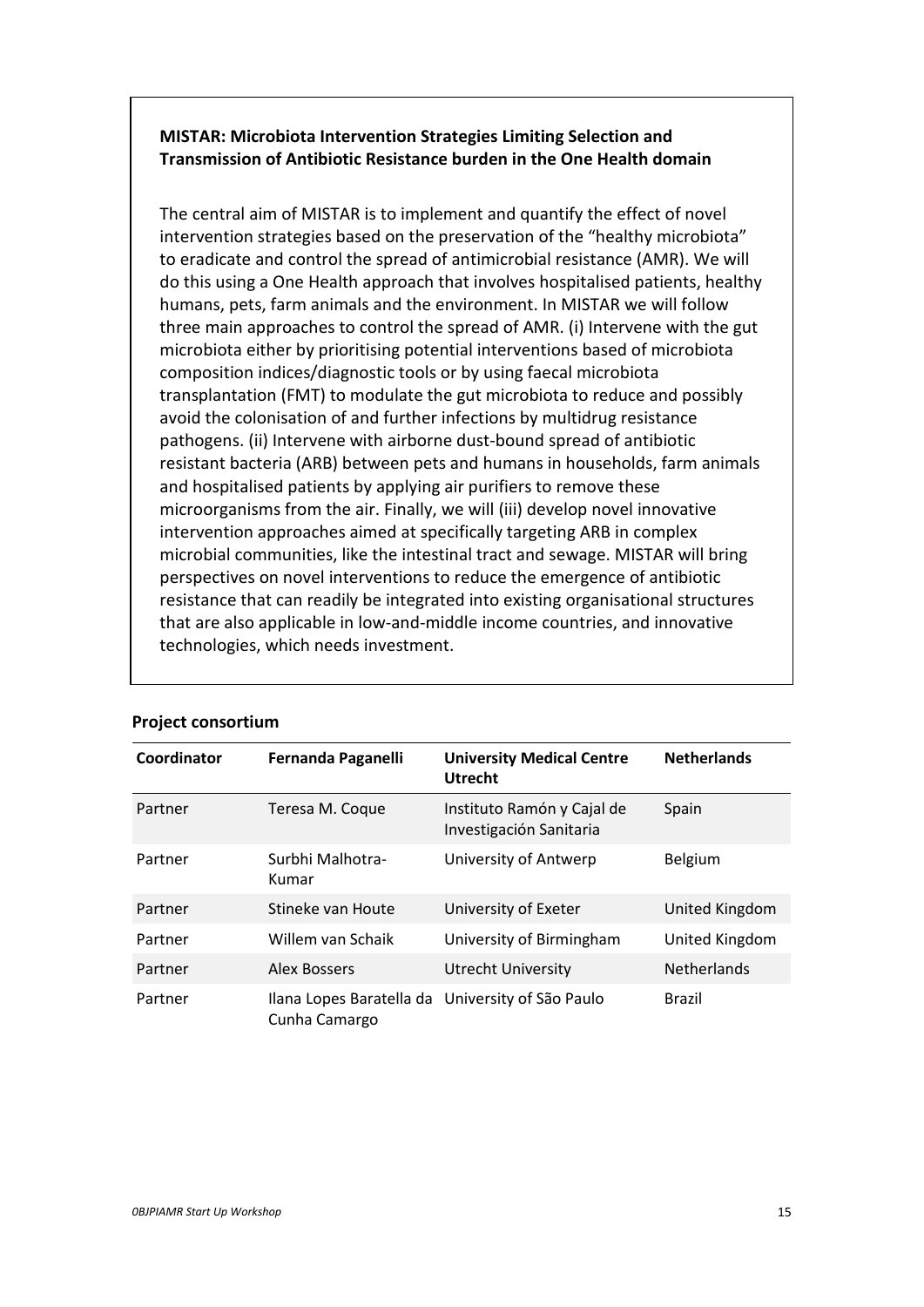# **MOB-TARGET: Novel interventions for eliminating one-health mobile antimicrobial resistance genes from human and animal microbiomes**

Many of the most important One Health AMR genes are carried on mobile genetic elements that move between bacterial strains through the process of conjugation. The genetic mobility of these AMR genes allows them to become widely disseminated across species of bacteria, including harmless commensal strains and dangerous pathogen strains, and ecological niches, including humans, farms and the environment. In our project, we will develop a series of novel interventions to combat these mobile resistance genes. First, we will develop novel genetic tools that will destroy plasmids carrying resistance genes and selectively kill AMR bacteria. In many regions of the world, infants are commonly colonised with AMR bacteria, complicating the treatment of dangerous infections, such as neonatal sepsis. We will test the ability of our genetic tools to eradicate AMR from the neonatal microbiome using experiments in mice containing a microbiome that is typical of human infants. Some phage (viruses that infect bacteria) infect and kill bacteria that carry conjugative plasmids. We will test the ability of both phage and novel genetic tools to eliminate AMR from the gut microbiome of chickens. Chickens provide a key source of animal protein (global production is about 120 million tonnes per year), but chickens act as an important source of AMR bacteria that can transfer to humans through food and through the use of chicken manure as a fertiliser. This two pronged approach will allow us to reduce the transmission of AMR to humans and to eliminate AMR from a high risk human population.

| Coordinator | <b>Craig MacLean</b>  | <b>University of Oxford</b>                        | <b>United Kingdom</b> |
|-------------|-----------------------|----------------------------------------------------|-----------------------|
| Partner     | Michael Brockhurst    | University of Manchester                           | United Kingdom        |
| Partner     | Alvaro San Millan     | Centro Nacional de<br>Biotecnología                | Spain                 |
| Partner     | Jose Antonio Escudero | Universidad Complutense                            | Spain                 |
| Partner     | Bärbel Stecher-Letsch | Max von Pettenkofer-<br>Institute, LMU Munich      | Germany               |
| Partner     | Didier Mazel          | Institut Pasteur                                   | France                |
| Partner     | Tao He                | Jiangsu Academy of<br><b>Agricultural Sciences</b> | China                 |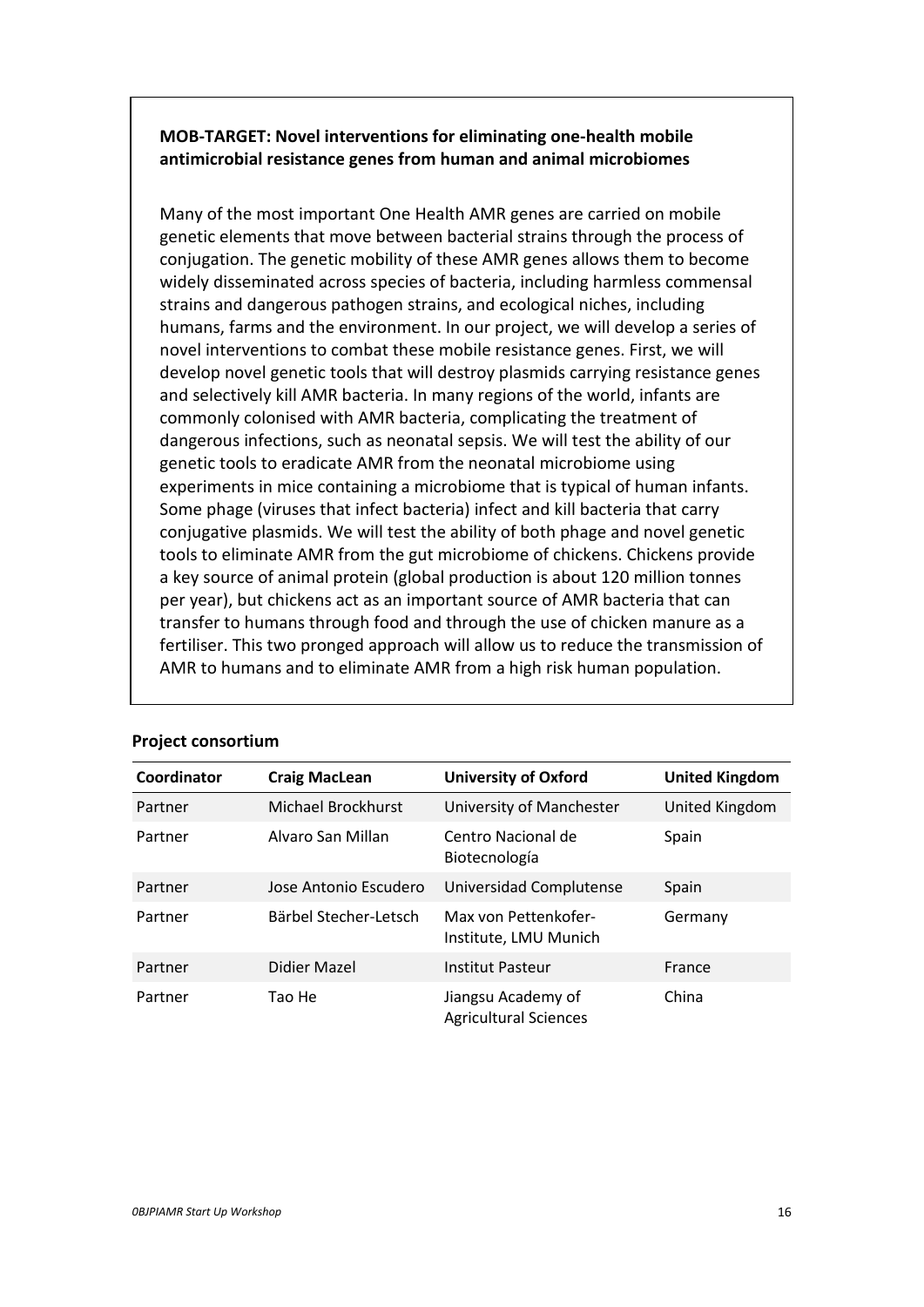# **Phage-Stop-AMR: Phage Therapy to Reduce AMR** *Enterobacteria* **Spread from a One Health Perspective**

The spread of multi-drug resistant (MDR) bacteria in food-producing animals including broilers is a global public health concern. Controlling growth of MDR bacteria and limiting the transmission of antimicrobial resistance genes in broilers could be an effective mitigation strategy. To counteract the spread of MDR bacteria among zoonotic pathogens in food-producing animals and reduce the risk of their transmission to humans or the environment, antibiotic use in animal husbandry has to be reduced. Bacteriophage therapy is increasingly accepted as an environmentally-friendly antimicrobial intervention strategy, effective at specifically targeting bacterial pathogens, to prevent the transmission of resistant bacteria from foods to humans and vice versa. We use MDR *Salmonella* and *E. coli* in broilers as a model and will first select the most efficient phage combinations to specifically reduce these bacteria and MDR plasmids in broilers. Using an experimental chicken gut model and farm-level experiments, we will then establish the efficacy of phage formulations as feed additives within a commercial farming context to reduce bacterial numbers and progressively reduce MDR plasmid carriage in broilers. We will test the effect of phage therapy on intestinal parameters of the treated broilers and also on the broiler intestinal microbiome and resistome composition. We will investigate the transmission of AMR plasmids between different *Enterobacteria* in the broiler gut and improve on-site detection of MDR foodborne pathogens as an early warning system at farm level.

| Coordinator | <b>Ulrich Dobrindt</b> | Westfälische Wilhelms-<br>Universität Münster,<br>Universitätsklinikum Münster | Germany        |
|-------------|------------------------|--------------------------------------------------------------------------------|----------------|
| Partner     | Danish Malik           | Loughborough University                                                        | United Kingdom |
| Partner     | Annamária Szmolka      | <b>Veterinary Medical Research</b><br>Institute                                | Hungary        |
| Partner     | Eliora Ron             | <b>Tel Aviv University</b>                                                     | Israel         |
| Partner     | Clara Marín-Orenga     | Universidad Cardenal Herrera<br>- CEU                                          | Spain          |
| Partner     | Muna Anjum             | Animal and Plant Health<br>Agency                                              | United Kingdom |
| Partner     | Raul Fernandez Lopez   | Universidad de Cantabria                                                       | Spain          |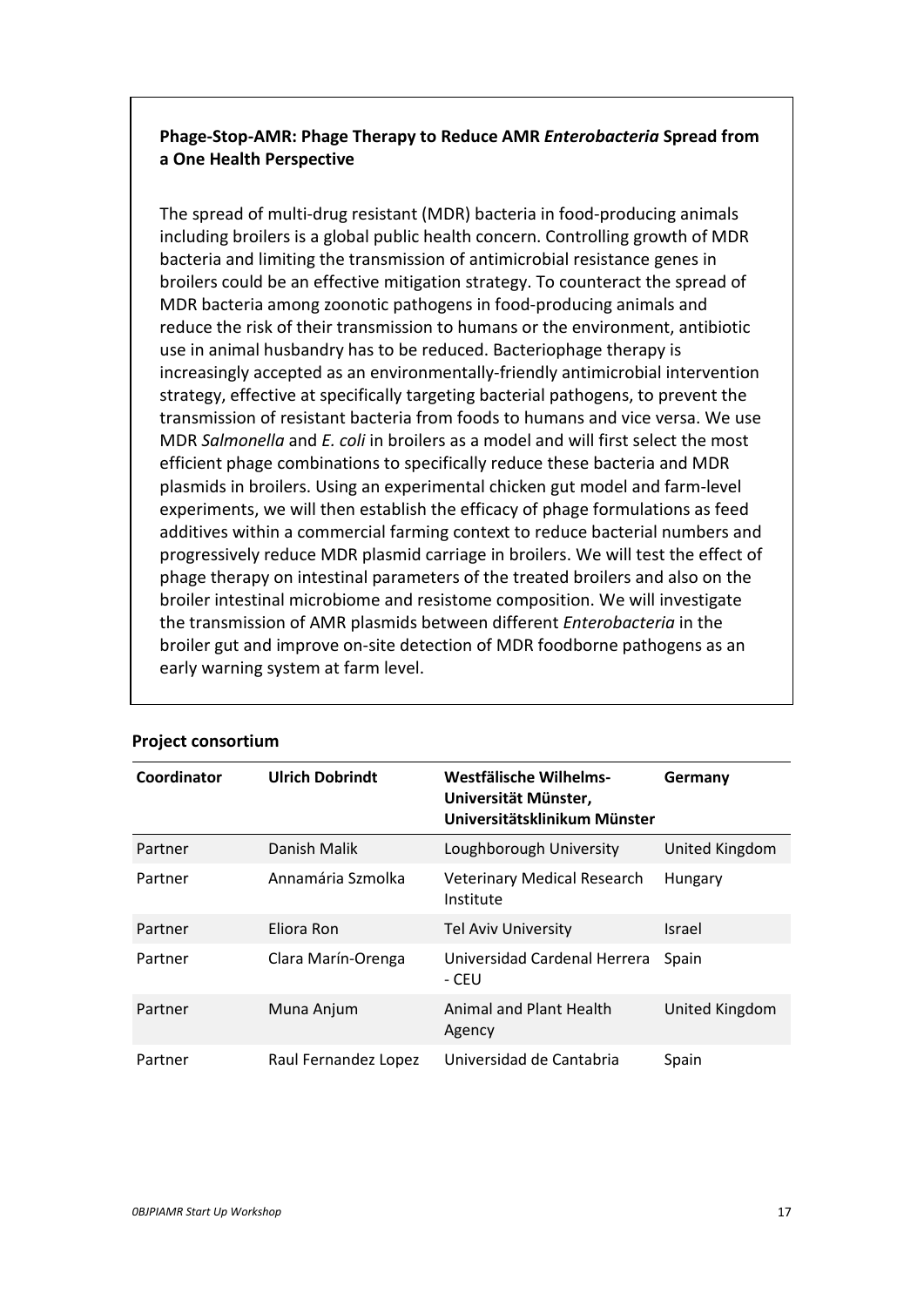# **COMBAT: COMplex Biofilms and AMR Transmission**

Antimicrobial resistant microorganisms are difficult to treat and lead to increased death and treatment costs. Antibiotic resistance is recognised as a critical threat in both human and animal medicine. Addressing this threat can be challenging when bacteria exist in complicated communities called biofilms. Biofilms form naturally and allow bacteria to survive and persist in diverse environments. Surviving bacteria facilitate the spread of antibiotic resistance genes contributing to the spread of antimicrobial resistance. The COMBAT (COMplex Biofilms and AMR Transmission) project will identify interventions that can actually control complex biofilms in three different environments, thereby decreasing the threat of antimicrobial resistance spreading. COMBAT's approach is based on solid novel laboratory-based biofilm study but also on the application of interventions in the domestic, healthcare and animal environments, providing a direct application to control real "One Health" antibiotic resistance problem.

| Coordinator | Jean-Yves Maillard    | <b>Cardiff University</b>                           | <b>United Kingdom</b> |
|-------------|-----------------------|-----------------------------------------------------|-----------------------|
| Partner     | Mark Fielder          | Kingston University London                          | United Kingdom        |
| Partner     | Noora Perkola         | <b>Finnish Environment Institute</b><br><b>SYKE</b> | Finland               |
| Partner     | Dirk Bockmühl         | Rhein-Waal-University of<br><b>Applied Sciences</b> | Germany               |
| Partner     | Veljo Kisand          | University of Tartu                                 | Estonia               |
| Partner     | <b>Seamus Fanning</b> | University College Dublin                           | Ireland               |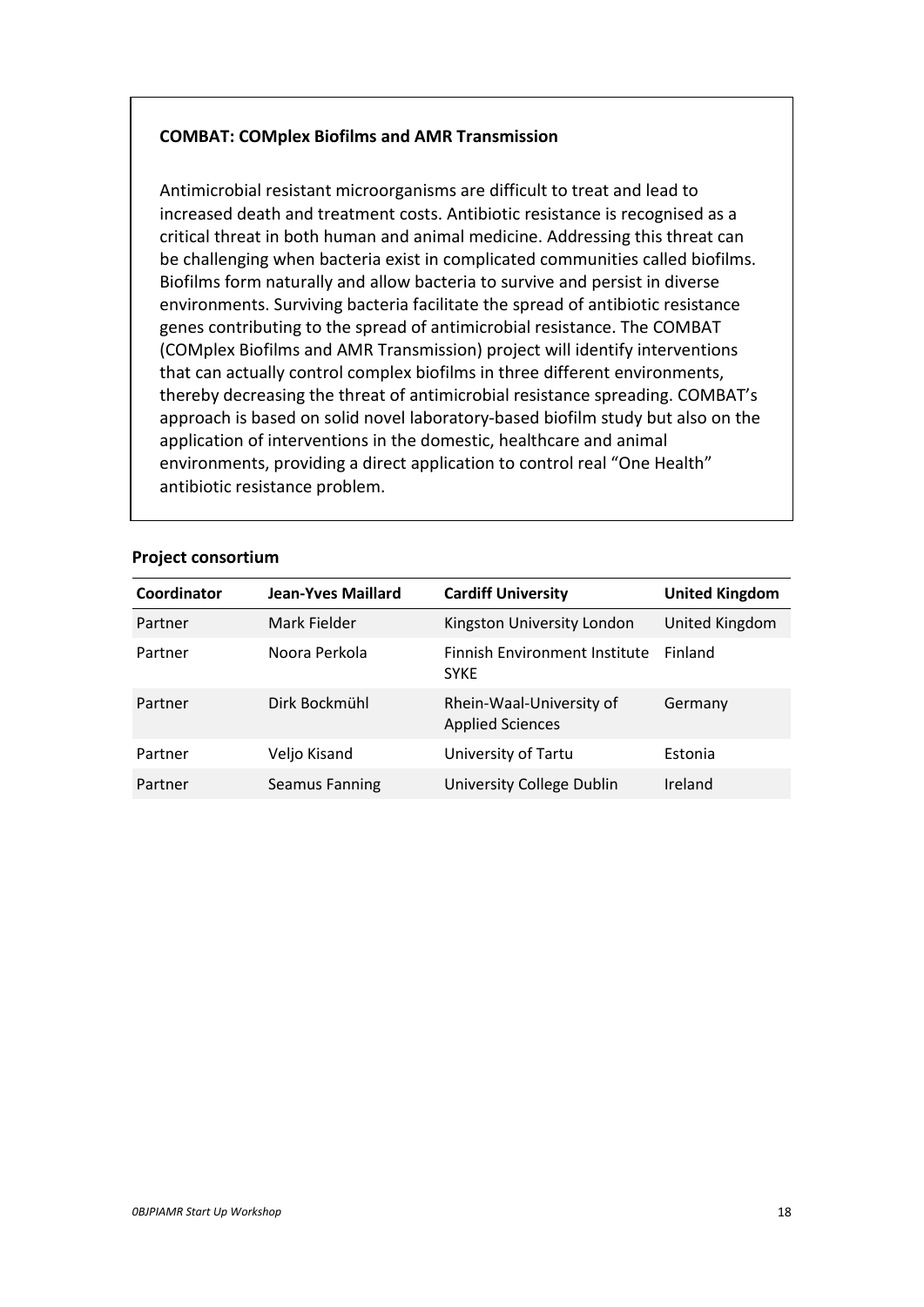# **STRESST: Antimicrobial Stewardship in Hospitals, Resistance Selection and Transfer in a One Health Context**

The transfer of antibiotic residues and antibiotic resistant bacteria into the environment and subsequently into animal drinking water may have an effect on the transmission of resistant bacteria and their resistance genes back into the human population. This holistic One Health view of antibiotic resistance is at the heart of our project. We want to determine if hospital-wide antimicrobial stewardship implementation will reduce antibiotics and antibiotic resistant bacteria from entering the environment and if the reduction of antibiotic concentrations will lower the transfer of resistance genes within and between bacteria in the environment and in animals. We will show that hospital wastewater is a hotspot for selection of resistance and pave the way for future, targeted interventions aimed at reducing the amounts of antibiotics released into the environment even further.

| Coordinator | <b>Adam Roberts</b>  | <b>Liverpool School of Tropical</b><br><b>Medicine</b> | <b>United Kingdom</b> |
|-------------|----------------------|--------------------------------------------------------|-----------------------|
| Partner     | <b>Andrew Singer</b> | UK Centre for Ecology and<br><b>Hydrology</b>          | United Kingdom        |
| Partner     | Nina Langeland       | University of Bergen                                   | Norway                |
| Partner     | Michael Brouwer      | Wageningen Bioveterinary<br>Research                   | <b>Netherlands</b>    |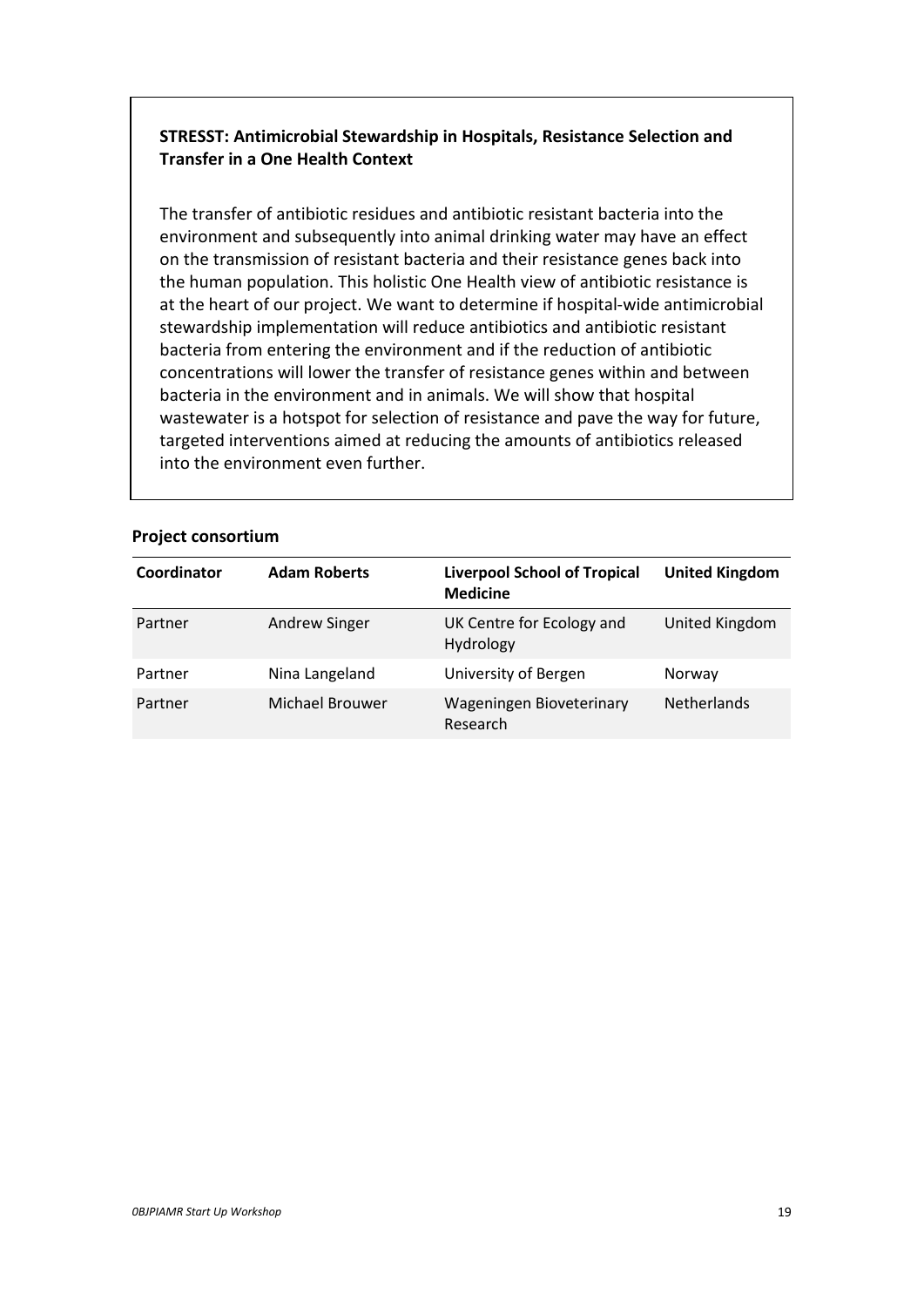**PhageLand: Phage treatment and wetland technology as intervention strategy to prevent dissemination of antibiotic resistance in surface waters**

PhageLand is aimed to develop a novel intervention strategy combining the low-cost and eco-friendly capacity of constructed wetlands with the specificity of bacteriophages (i.e., viruses killing bacteria) to prevent the dissemination of antibiotic resistance from wastewater into surface waters. PhageLand will investigate the prevalence of antibiotic resistant bacterial pathogens (ARB) in low-middle income countries (LMICs) in Eastern Europe, which will be then used as targets for the development of a dedicated phage-based treatment for their specific removal from communal wastes. In parallel, PhageLand will assess: a) the purification capacity of two reference, full-scale constructed wetlands operating in Spain and Moldova in the removal of antibiotic residues, ARB and antibiotic resistance genes; and b) the potential risk associated with the dissemination of these biological pollutants within indigenous bacterial communities and among animals inhabiting constructed wetlands. Finally, PhageLand will develop a pilot plant to scale-up the phage-wetland combined technology to assess its performance under real environmental conditions. This proof-of-concept will be used to demonstrate the efficacy of this nature-based technology for the removal of multidrug-resistant pathogens from communal wastes and to encourage stakeholders for its implementation in wastewater treatment to prevent the dissemination of antimicrobial resistance. The PhageLand technology will be particularly useful in LMICs, where costly and power-demanding treatment plants are difficult to set up.

| Coordinator | <b>Carles Borrego</b>                  | <b>Catalan Institute for Water</b><br>Research                      | <b>Spain</b>   |
|-------------|----------------------------------------|---------------------------------------------------------------------|----------------|
| Partner     | Lukasz Dziewit                         | University of Warsaw                                                | Poland         |
| Partner     | Malgorzata Grzesiuk-<br><b>Bieniek</b> | Warsaw University of Life<br><b>Sciences</b>                        | Poland         |
| Partner     | Rob Lavigne                            | <b>KU Leuven</b>                                                    | <b>Belgium</b> |
| Partner     | Evelien Adriaenssens                   | Quadram Institute Bioscience                                        | United Kingdom |
| Partner     | David Weissbrodt                       | Delft University of Technology                                      | Netherlands    |
| Partner     | Alina Ferdohleb                        | Nicolae Testemitanu State<br>University of Medicine and<br>Pharmacy | Moldova        |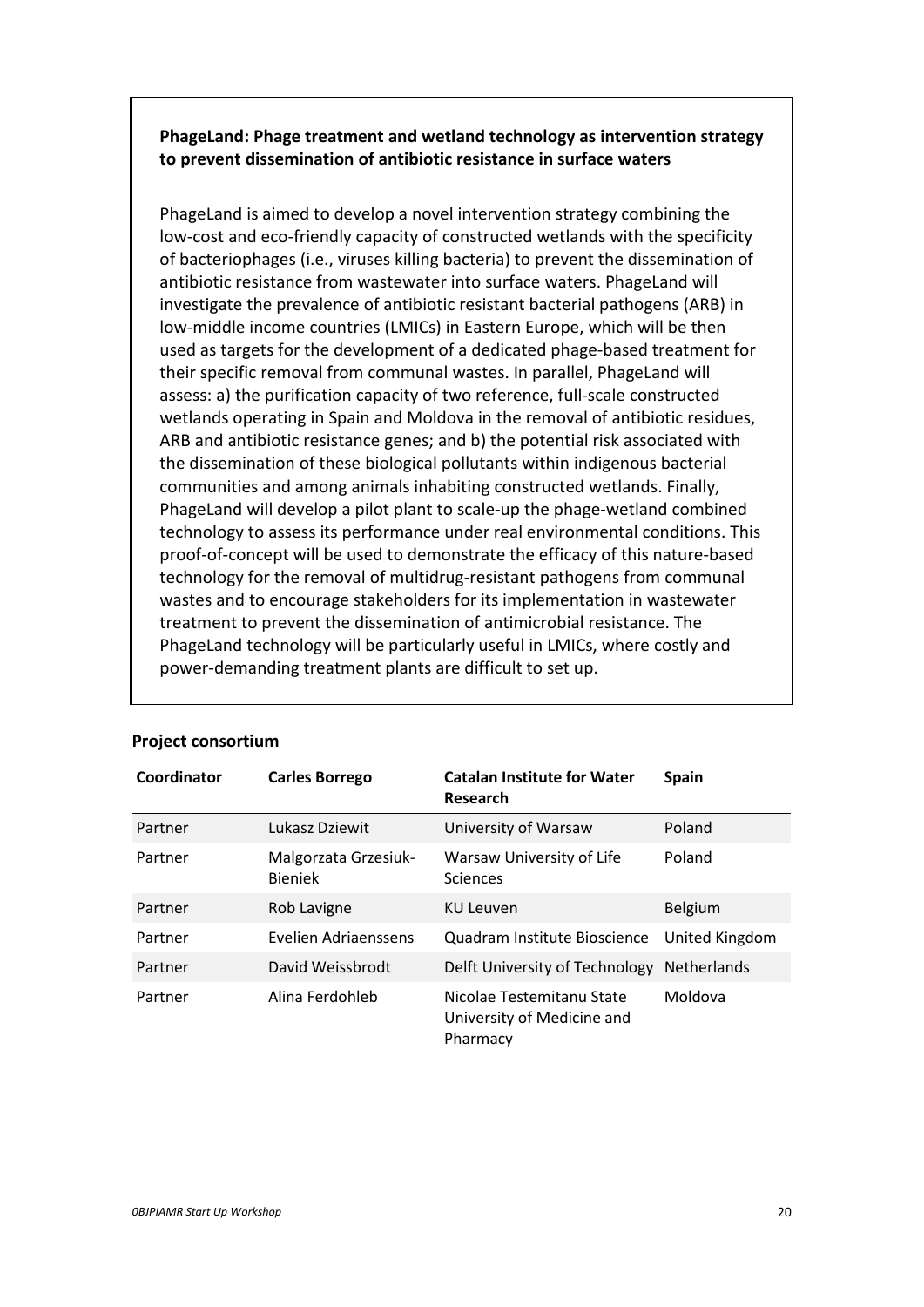**ENVIRE: Interventions to control the dynamics of antimicrobial resistance from chickens through the environment**

The overall objective of the project ENVIRE is to contribute to the reduction of antimicrobial resistance in broiler chickens and of the spread from chicken farms to the environment, and ultimately to humans. We will carry out intervention studies, either as an experiment or in chicken farms. We will test, which interventions are most effective and feasible: i) Antibiotic-free raising of chickens, ii) Treatment with medicinal plants as alternative for antibiotics, iii) Vaccination against the bacterium *Escherichia coli*, iv) Application of bacteriophages that infiltrate and destroy bacteria, v) Treatment or long storage of manure, vi) Treatment of farm effluents to remove antibiotics and their residues. Focus will be laid on certain bacteria that are widely distributed, and on certain resistances that can harm human health (e.g. so-called ESBL). A mathematical risk assessment model will be developed and used to assess the effectiveness as well as potential synergistic effects of the interventions, to reduce human exposure via the foodborne, occupational and environmental pathways. Data already available for the participating countries will be included in the model, and new, essential data will be generated within the studies. As a result, specific as well as general interventions will be identified that have the potential to reduce AMR in chicken and in the environment of chicken farms for Europe and Tunisia. To achieve this, six working groups from Germany, France, Lithuania, Poland, and Tunisia, bundle their leading expertise for the respective issue.

| Coordinator | <b>Roswitha Merle</b>    | Freie Universität Berlin                                                                | Germany   |
|-------------|--------------------------|-----------------------------------------------------------------------------------------|-----------|
| Partner     | Lucie Collineau          | French Agency for Food,<br>Environmental and<br><b>Occupational Health &amp; Safety</b> | France    |
| Partner     | Mindaugas<br>Malakauskas | Veterinary Academy of<br>Lithuanian University of<br><b>Health Sciences</b>             | Lithuania |
| Partner     | Marta Kuzminska-Bajor    | Wroclaw University of<br><b>Environmental and Life</b><br><b>Sciences</b>               | Poland    |
| Partner     | Wejdene Mansour          | University of Sousse                                                                    | Tunisia   |
| Partner     | Tina Kabelitz            | Leibniz Institute for<br>Agricultural Engineering and<br>Bioeconomy                     | Germany   |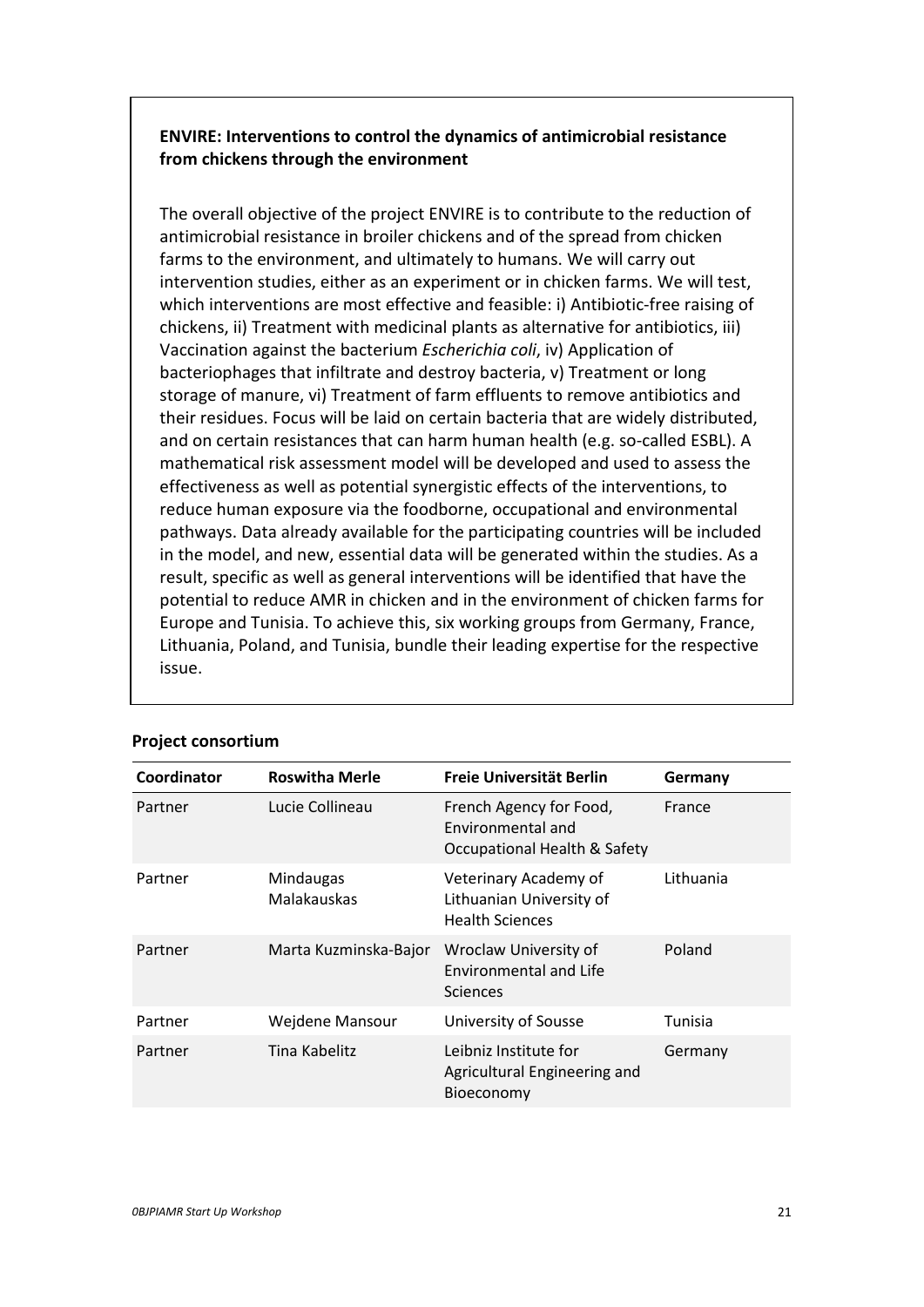# **ARPHILAKE: Combating Antibiotic Resistance in Philippine Lakes: One Health upstream interventions to reduce the burden**

Antimicrobial resistance (AMR) may lead to more deaths than cancer by 2050. Action is required now to avert this disaster. This study aims to implement key interventions in greater Manila, the Philippines to reduce AMR. Interventions will focus on hospitals, small farms, and the Laguna Lake, one of the largest freshwater lakes in Asia. Better antibiotic use, point of care testing in hospitals and farms, and novel solar-powered wastewater cleaning technologies will be implemented. Their impact will be assessed by state-of-the-art molecular surveillance for antibiotic resistance genes and bacteria in the water before and after interventions. The study will be the most comprehensive and systematic interventions to be introduced in Asia to reduce AMR in lakes.

| Coordinator | <b>Dylan Pillai</b>  | <b>University of Calgary</b>             | Canada         |
|-------------|----------------------|------------------------------------------|----------------|
| Partner     | Maria Pythias Espino | University of the Philippines<br>Diliman | Philippines    |
| Partner     | Stefanos Giannakis   | Polytechnic University of<br>Madrid      | Spain          |
| Partner     | Ana Pereira do Vale  | University College Dublin                | Ireland        |
| Partner     | Paul Wigley          | University of Liverpool                  | United Kingdom |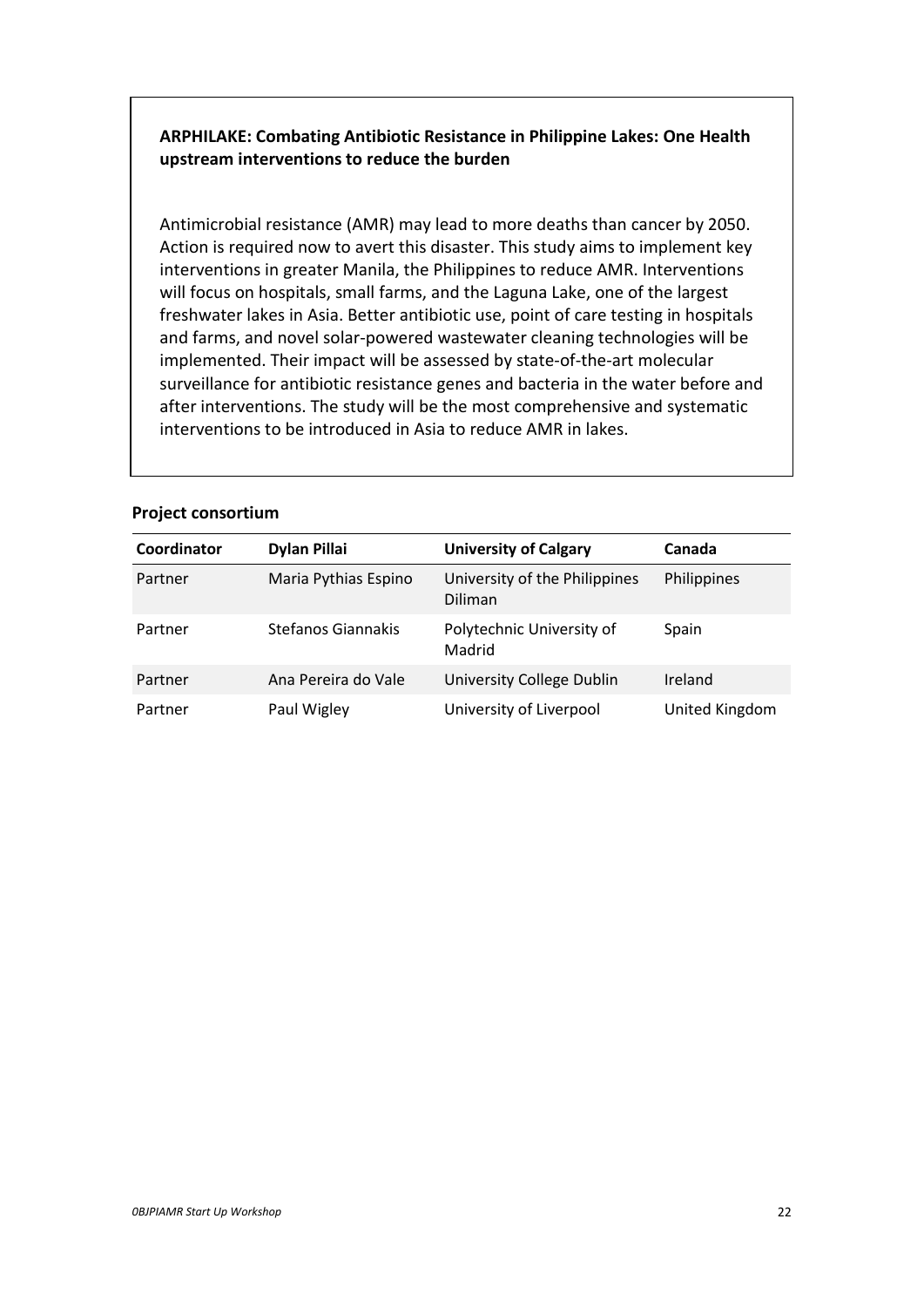**HOTMATS: Targeted removal of ARGs and facultative pathogenic bacteria (FPB) in wastewater from AMR hotspots using modular advanced treatment solutions**

The objective of the project HOTMATS is to design and demonstrate effective and compact solutions for the source-treatment of wastewater emitted from AMR hotspots. The goal is to stop the spread of antimicrobial resistant bacteria (ARB), antibiotic resistance genes (ARG), and other health-critical microorganisms from hotspots to the public sewage network, which currently is one of the major AMR transmission links between the three pillars of One Health. This intervention will unburden the sewage network including wastewater treatment plants from the load of AMR, and hence reduce their release to the environment. The capability of five different treatment principles, including, ozonation (O3), advanced oxidation (AOP), UV-C irradiation, membrane filtration (MF), and antimicrobial Blue light (aBL) will be investigated. A novel treatment unit based on aBL will be designed, and the destruction of ARB/ARGs in contaminated wastewater will be demonstrated. O3, AOP, MF, and UV-C based pilot-reactors will be developed and their effectiveness to destroy ARB/ARGs in concentrated wastewater streams will be assessed at a hospital, nursery homes, and animal facilities. Compared to existing methods, the investigated treatment solutions are more effective, have a lower footprint, and consume less energy and resources, making them attractive options for treatment at AMR hotspots, as retrofits at old building infrastructures, and where space is limited. The socio-economy assessment including the transfer from HIC to LMIC is part of the HOTMATS project by integration partners from LMICs.

| Coordinator | <b>Thomas Schwartz</b> | Karlsruhe Institute of<br><b>Technology</b>      | Germany |
|-------------|------------------------|--------------------------------------------------|---------|
| Partner     | Carsten Schwermer      | Norwegian Institute for Water Norway<br>Research |         |
| Partner     | Jaqphet Opintan        | University of Ghana                              | Ghana   |
| Partner     | <b>Richard Wulwa</b>   | University of Nairobi                            | Kenya   |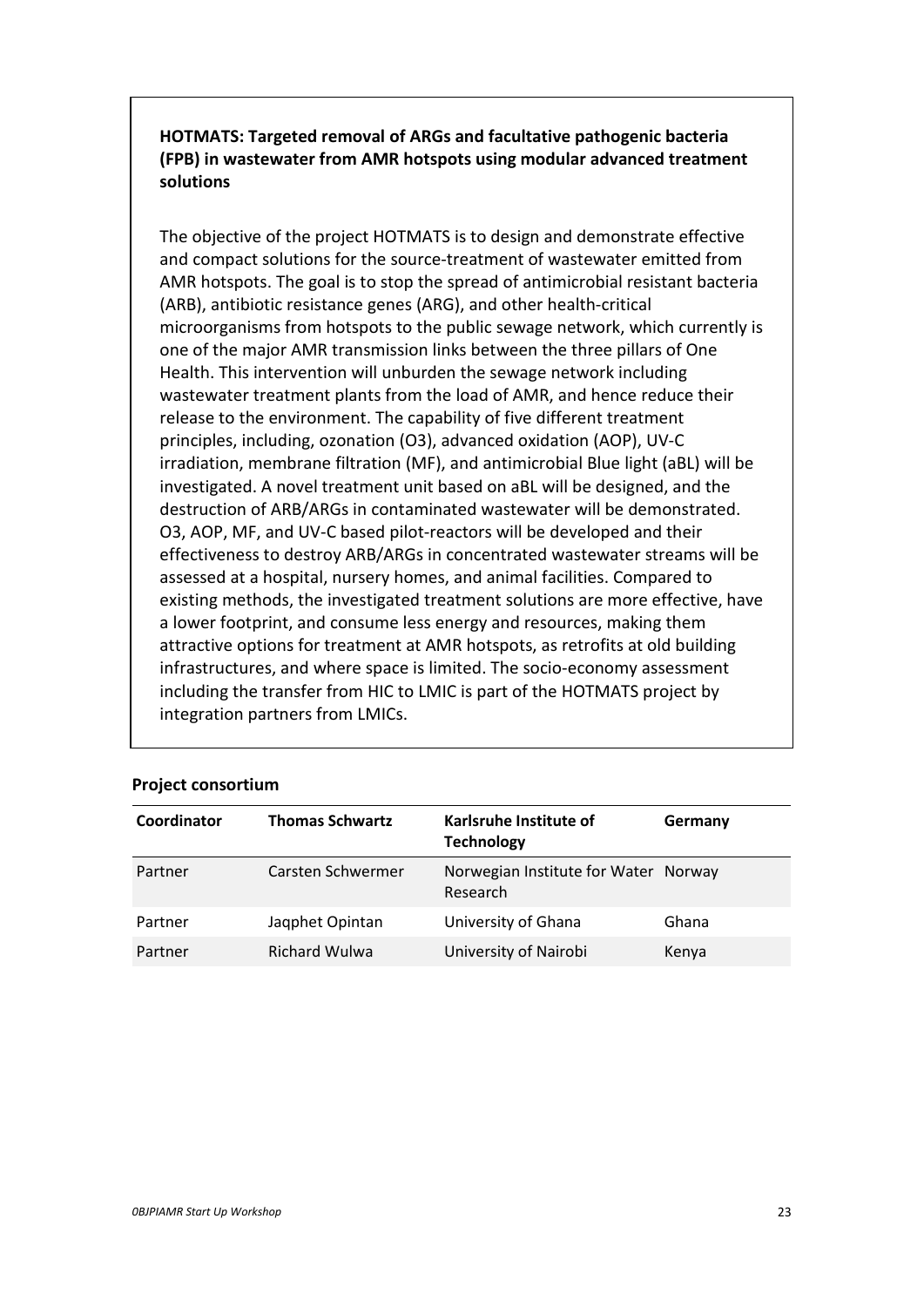# **PHAGE-EX: Use of phage applications to combat MRSA at the sow-piglet interface to reduce exposure of staff and contamination of the environment**

This project addresses the issue of occupational and environmental exposure to livestock-associated MRSA in pig farms. Using bacterial phages, we will try to reduce the transmission of MRSA from sows to their piglets during the nursing phase. Specific phage cocktails will be designed using several phages to control MRSA on the skin of sows and in their environment. This is done to produce MRSA negative piglets in herds despite having positive sows. A reduction of MRSA in the piglets is expected to contribute to the reduction of MRSA in the whole pig production pyramid. This in turn will reduce the exposure of people working on pig farms and at slaughterhouses to this kind of MRSA. In regions with intensive pig husbandry, livestock associated MRSA may contribute substantially to the overall burden of MRSA in the hospital sector. We aim to reduce this burden. At the same time we will study potential side effects of the use of phages in pigs on the bacterial community living on pigs, in their environment and in aerosols found in pig stables. We will study changes to this community and will also study the persistence of the bacterial phages in the bacterial community and the environment. Finally we will model the effect of the use of the phages on the transmission of the resistant bacteria within the herds, between herds and to the public health system.

| Coordinator | <b>Bernd-Alois Tenhagen</b> | <b>German Federal Institute for</b><br><b>Risk Assessment</b> | Germany |
|-------------|-----------------------------|---------------------------------------------------------------|---------|
| Partner     | Udo Jäckel                  | Federal Institute for<br>Occupational Safety and<br>Health    | Germany |
| Partner     | <b>Thomas Rosendal</b>      | National Veterinary Institute,<br>Sweden                      | Sweden  |
| Partner     | Kyrre Kausrud               | Norwegian Veterinary<br>Institute                             | Norway  |
| Partner     | Annemarie Käsbohrer         | University of Veterinary<br>Medicine                          | Austria |